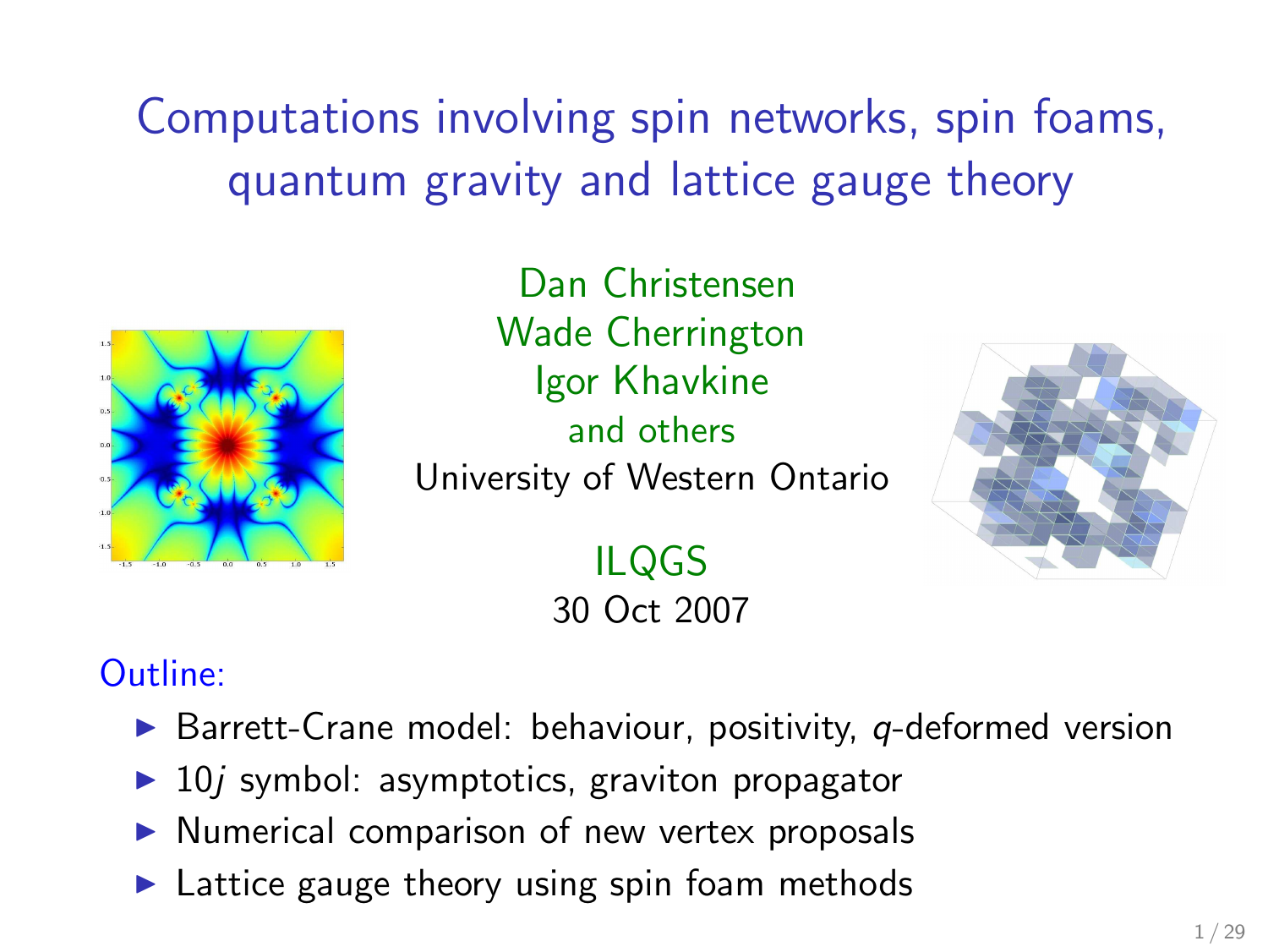## The Riemannian Barrett-Crane model

Let  $\Delta$  be a triangulation of a closed 4-manifold.  $\mathcal{F} =$  dual faces = triangles,  $\mathcal{E} =$  dual edges = tets,  $\mathcal{V} =$  dual vertices = 4-simplices.

A spin foam F is an assignment of a spin  $j_f$  to each dual face  $f \in \mathcal{F}$ .

The amplitude of  $F$  is

$$
\mathcal{A}(F) := \left(\prod_{f \in \mathcal{F}} \mathcal{A}_f\right) \left(\prod_{e \in \mathcal{E}} \mathcal{A}_e\right) \left(\prod_{v \in \mathcal{V}} \mathcal{A}_v\right),\tag{1}
$$

where

$$
A_v = \sqrt{\frac{10j \text{ symbol}}{2}}
$$
 (2)

and  $A_{\epsilon}$  and  $A_{\epsilon}$  are normalization factors that depend on the version of the Barrett-Crane model chosen.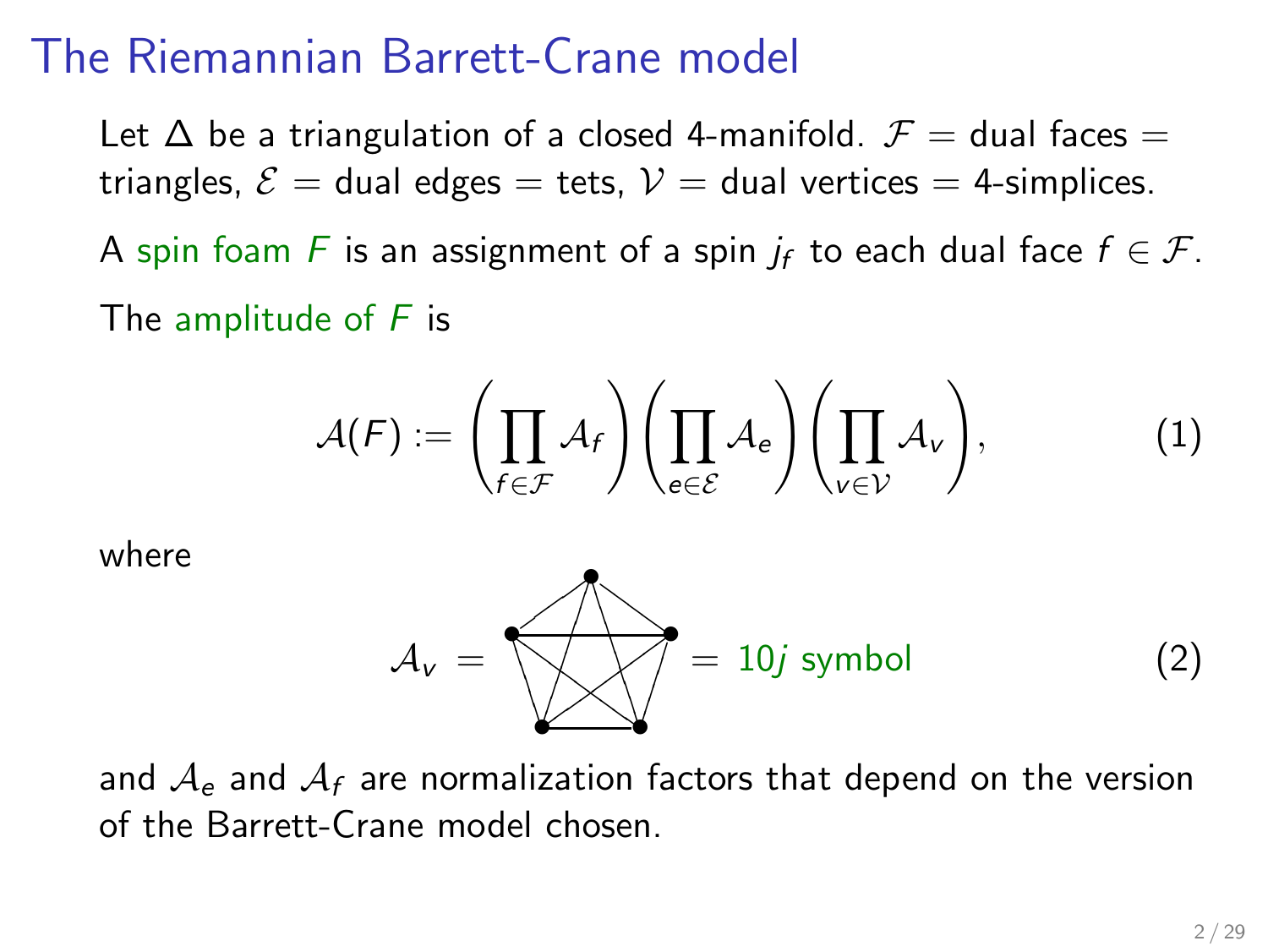Early computations example are gr-qc/0202017, Baez-C-Halford-Tsang

Take  $\Delta$  to be the simplest triangulation of the 4-sphere, as the boundary of the 5-simplex.

Using the Metropolis algorithm, we computed the expectation value of the average area of a triangle:

$$
\langle O \rangle = \frac{\sum_{F} O(F) \mathcal{A}(F)}{\sum_{F} \mathcal{A}(F)}
$$
 where  $O(F) = \frac{1}{|\mathcal{F}|} \sum_{f \in \mathcal{F}} \sqrt{j_f(j_f+1)}$ 

The results showed very strong dependence on the normalization factors  $\mathcal{A}_{e}$  and  $\mathcal{A}_{f}$ :

- ▶ For the Perez-Rovelli model, spin zero dominance.
- ▶ For the De Pietri-Freidel-Krasnov-Rovelli model, divergence.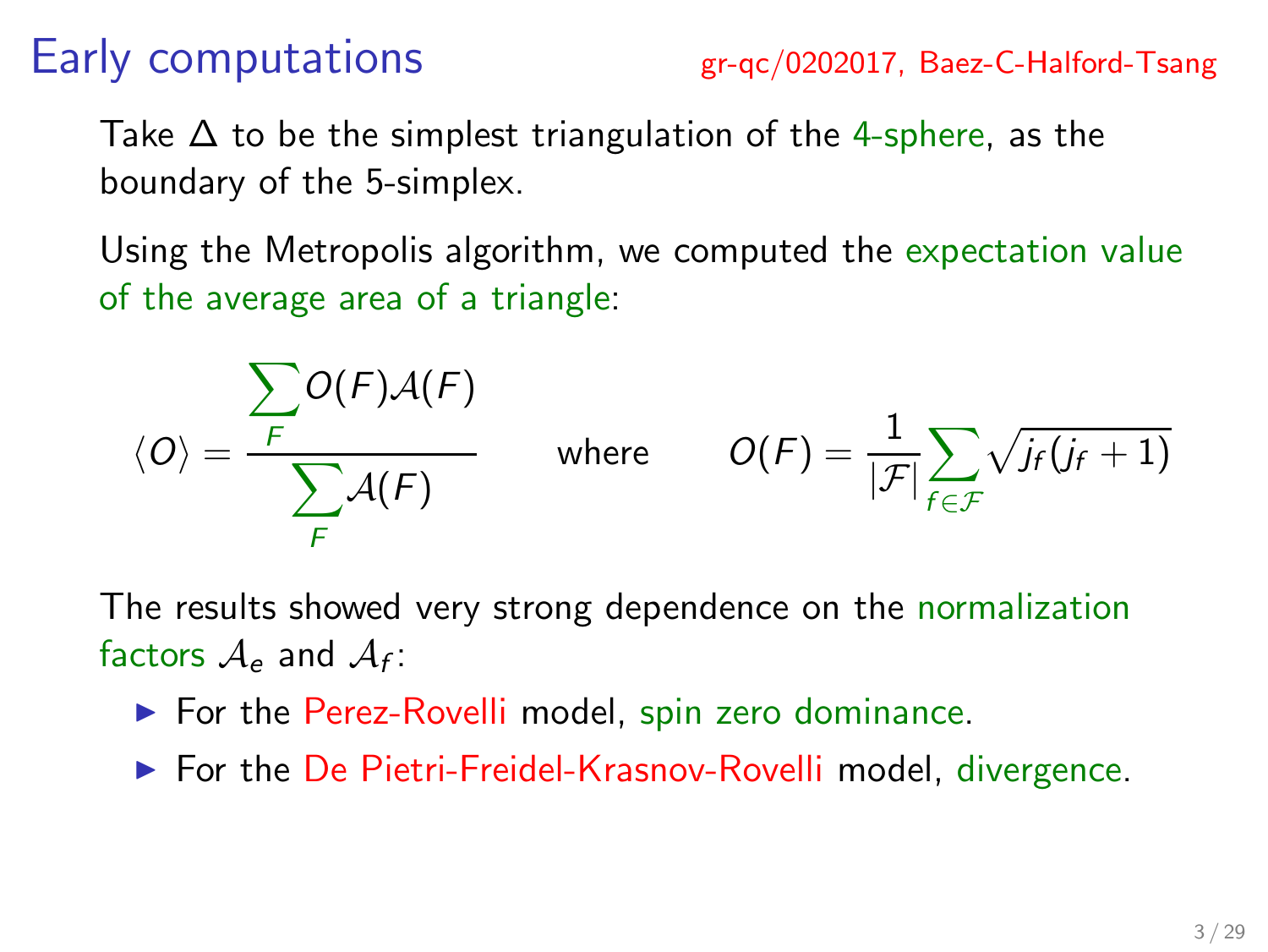It was only after doing the above computations that it dawned on us that the amplitudes we were computing were always positive real numbers!

At first we suspected an error, but eventually we proved mathematically that this is correct.

From a computational point of view, this was good news, because it meant that there was no sign problem in the Metropolis algorithm.

But conceptually it raised lots of questions as it meant that there was no interference in the path integral. This highlighted the interpretation of the path integral as a projection onto physical states.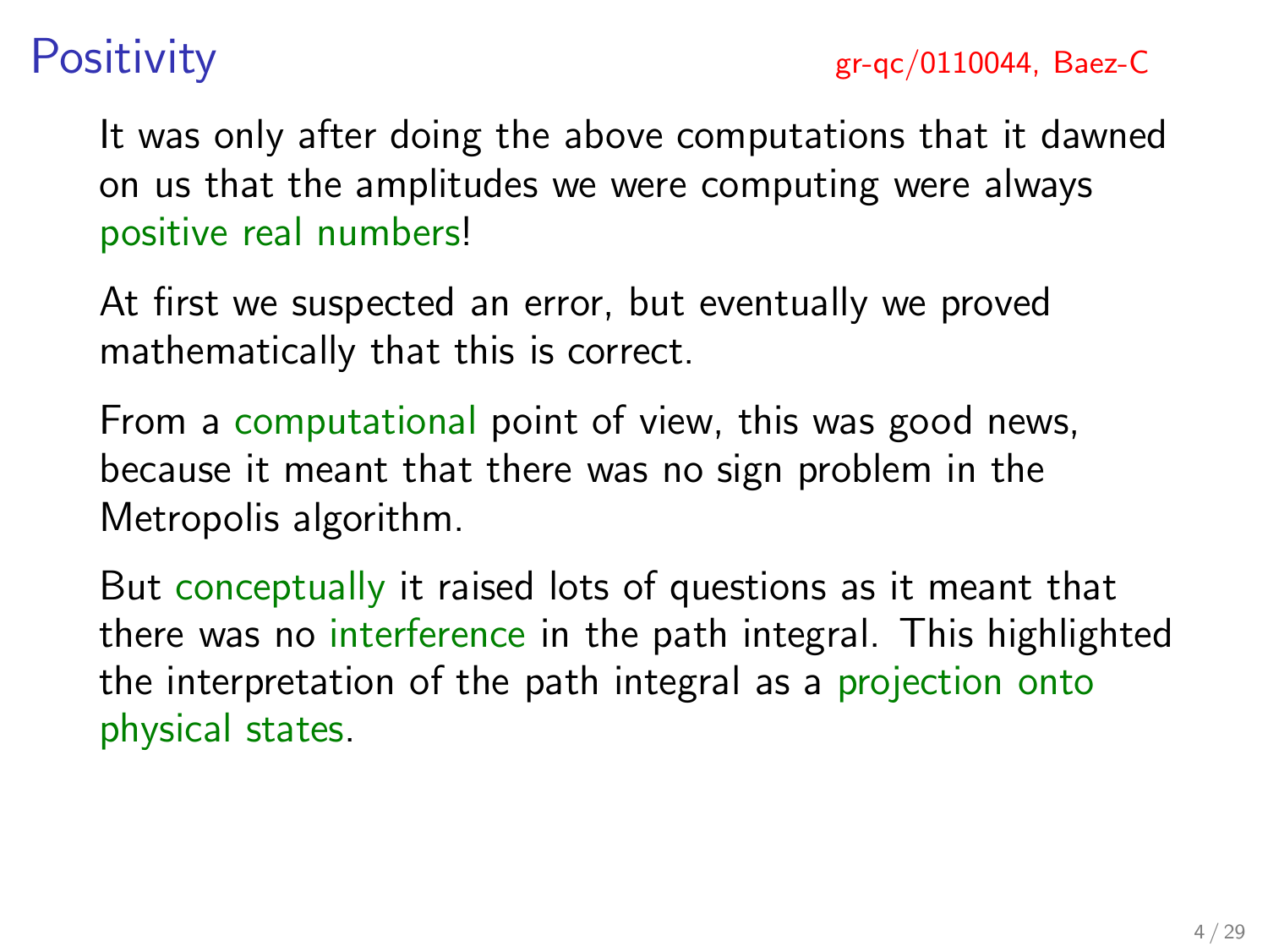### q-deformed version arXiv:0704.0278, CQG, C-Khavkine

The *q*-deformed Barrett-Crane model replaces the group  $SU(2)$  by the quantum group  $SU_a(2)$ . When  $q = \exp(i\pi/r)$  is a root of unity, this regularizes the theory by eliminating spins greater than  $(r - 2)/2$ . As  $r \to \infty$ ,  $q \to 1$ , the undeformed value.

Also, it has been suggested by Smolin that  $r$  is related to the cosmological constant:

 $\Lambda \sim 1/r$ .

We have recently done computations of expectation values which greatly generalize earlier work:

- $\blacktriangleright$  The deformation parameter q can be varied.
- $\triangleright$  The triangulation can be varied, and can be large.
- $\triangleright$  Several different observables have been used.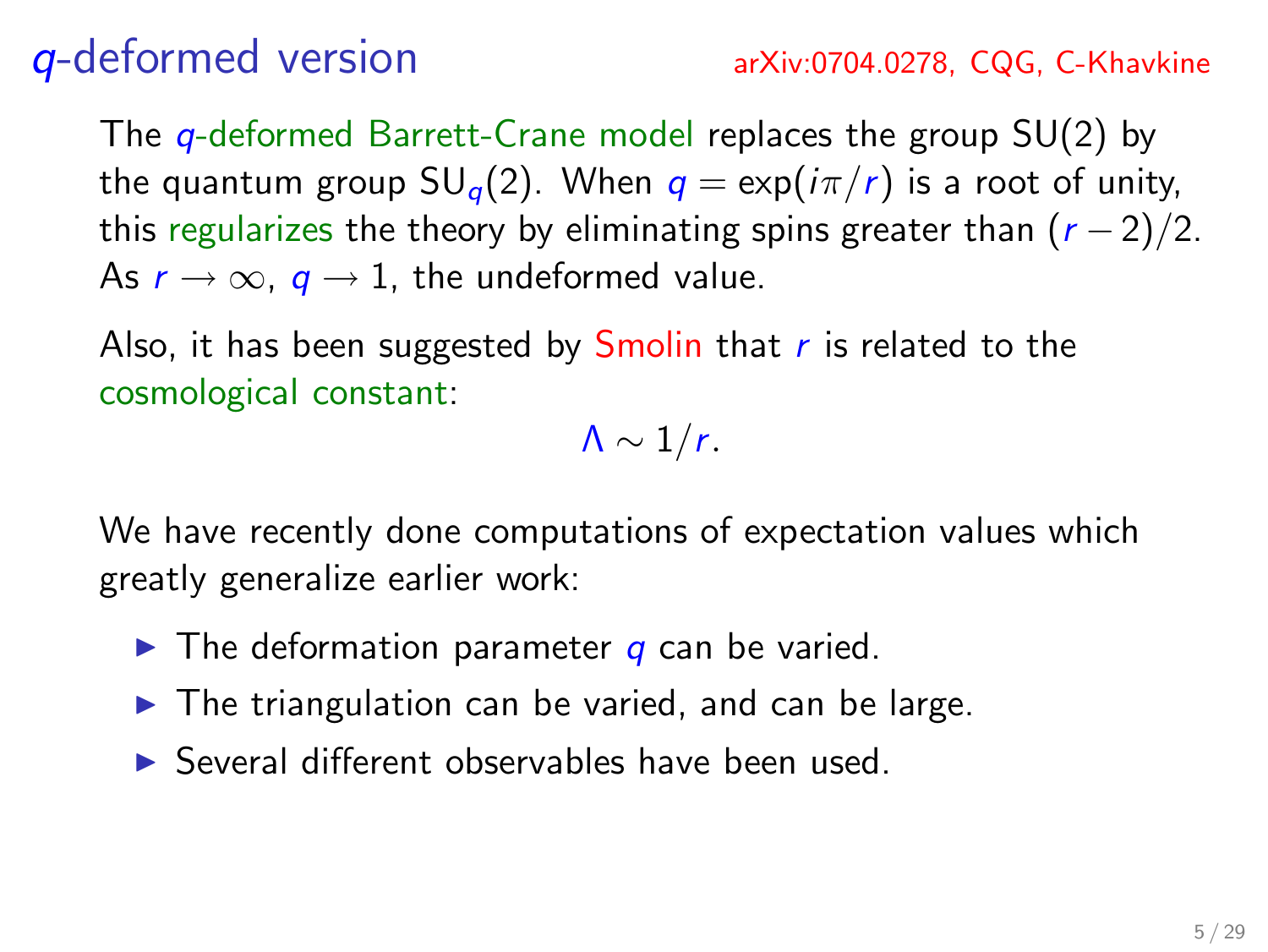# q-deformed spin network evaluations arXiv:0704.0278, C-Khavkine

The first step was generalizing the spinnet library to handle  $SU<sub>a</sub>(2)$ . It can now handle:

- $\blacktriangleright$  q = 1 (classical case)
- $\blacktriangleright$  q = m/n an exact rational number
- $\blacktriangleright$  q a floating point real number
- $\blacktriangleright$  q = exp( $i\pi/r$ ) a root of unity
- $\blacktriangleright$  q a floating point complex number
- $\triangleright$  symbolic q



The plot shows the real part of the tet network, with all spins equal to 2.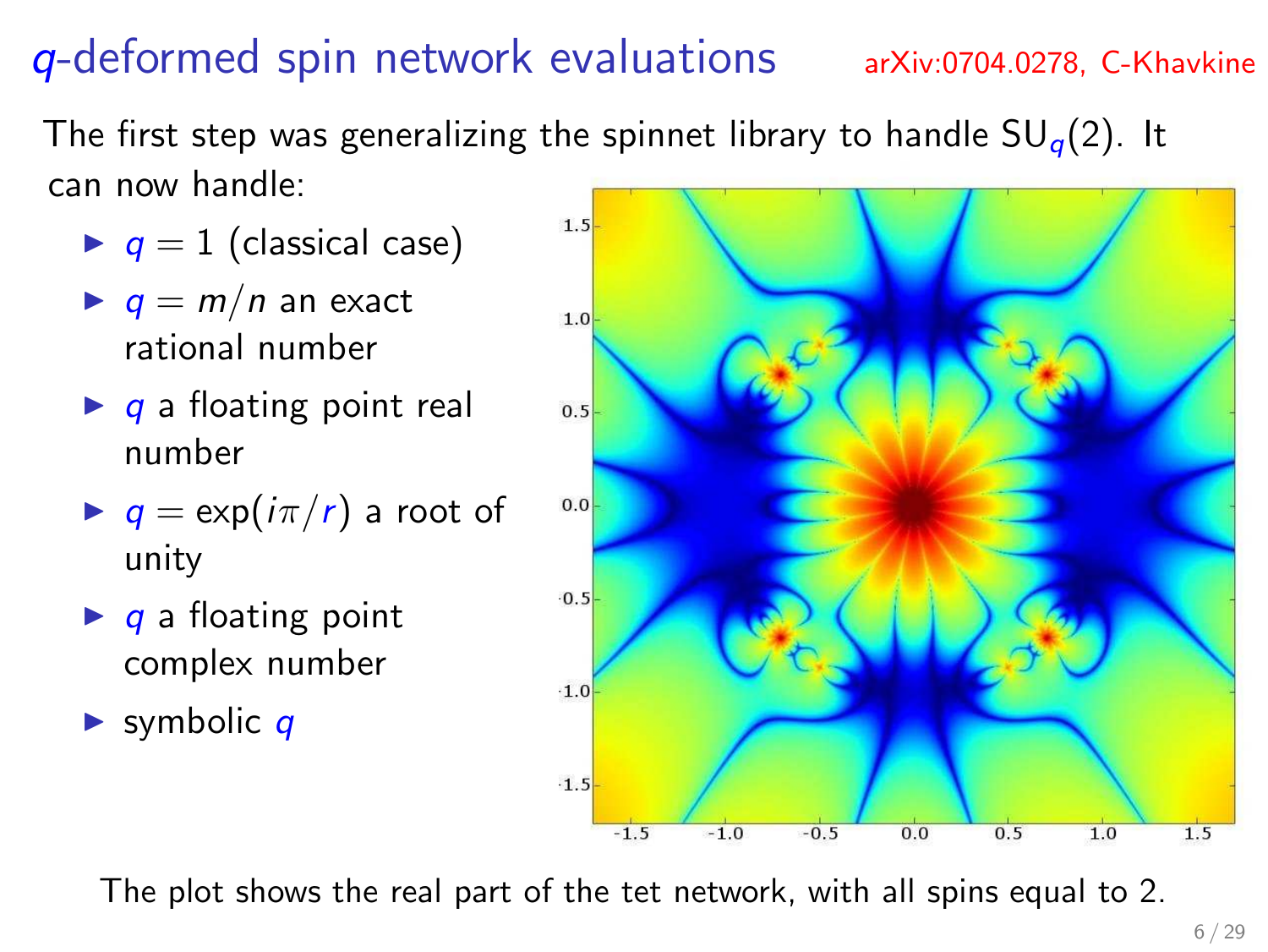Observables arXiv:0704.0278, C-Khavkine

Spin foam observables depend on face spin labels:

average spin 
$$
J(F) = \frac{1}{|\mathcal{F}|} \sum_{f \in \mathcal{F}} |f|,
$$
 (3)

spin variance 
$$
(\delta J)^2(F) = \frac{1}{|\mathcal{F}|} \sum_{f \in \mathcal{F}} (|f| - \langle J \rangle)^2,
$$
 (4)

average area 
$$
A(F) = \frac{1}{|\mathcal{F}|} \sum_{f \in \mathcal{F}} \sqrt{|f| |f + 1|},
$$
 (5)

$$
\text{spin-spin corr.} \qquad C_d(F) = \frac{1}{N_d} \sum_{\text{dist}(f, f') = d} \frac{|j_f| |j_{f'}| - \langle J \rangle^2}{\langle (\delta J)^2 \rangle}. \quad (6)
$$

Quantum half integers  $|j| = j$  when  $q = 1$ , but  $|j| \sim \sin(2j\pi/r)$ when  $q=e^{i\pi/r}$ .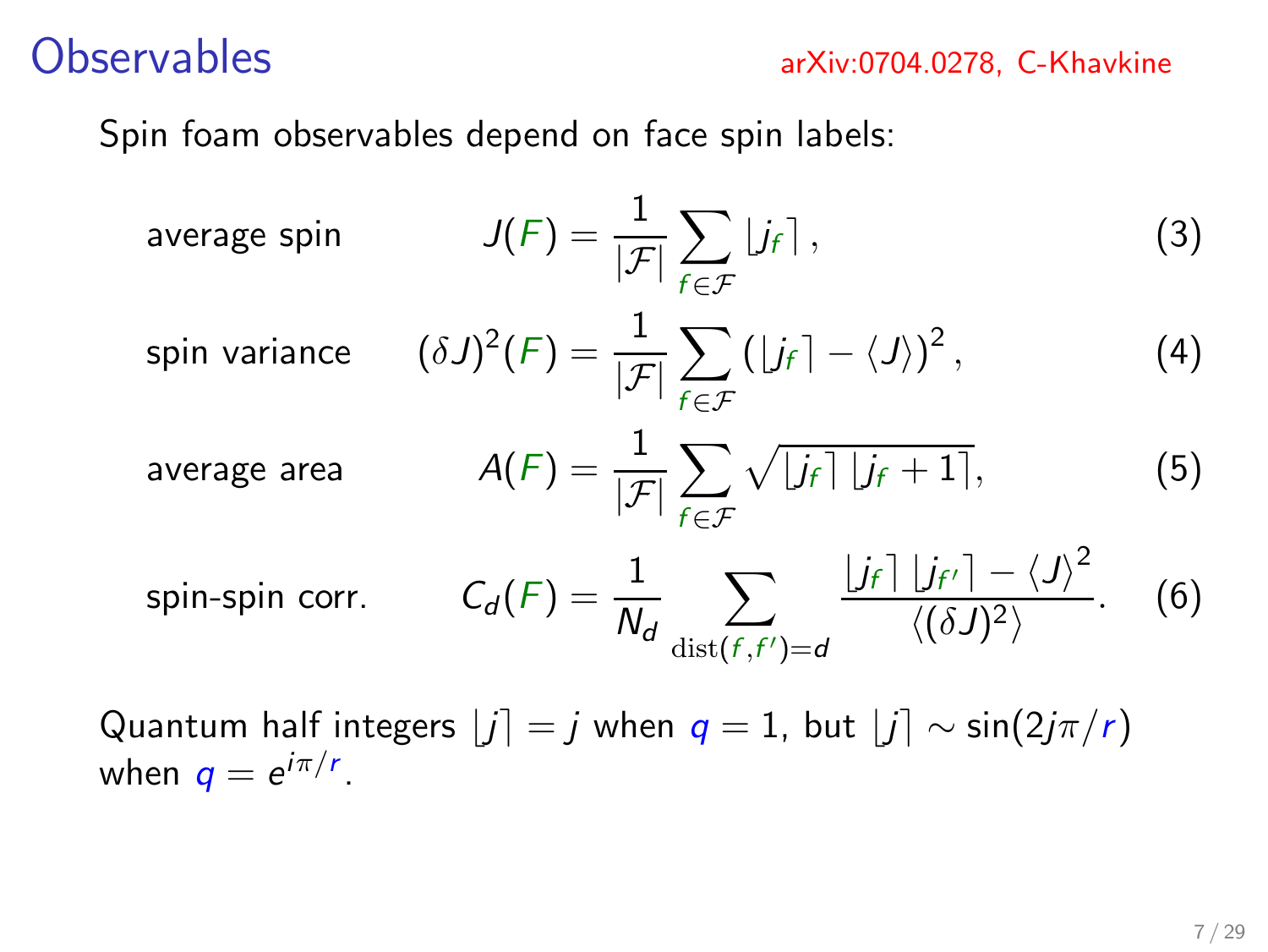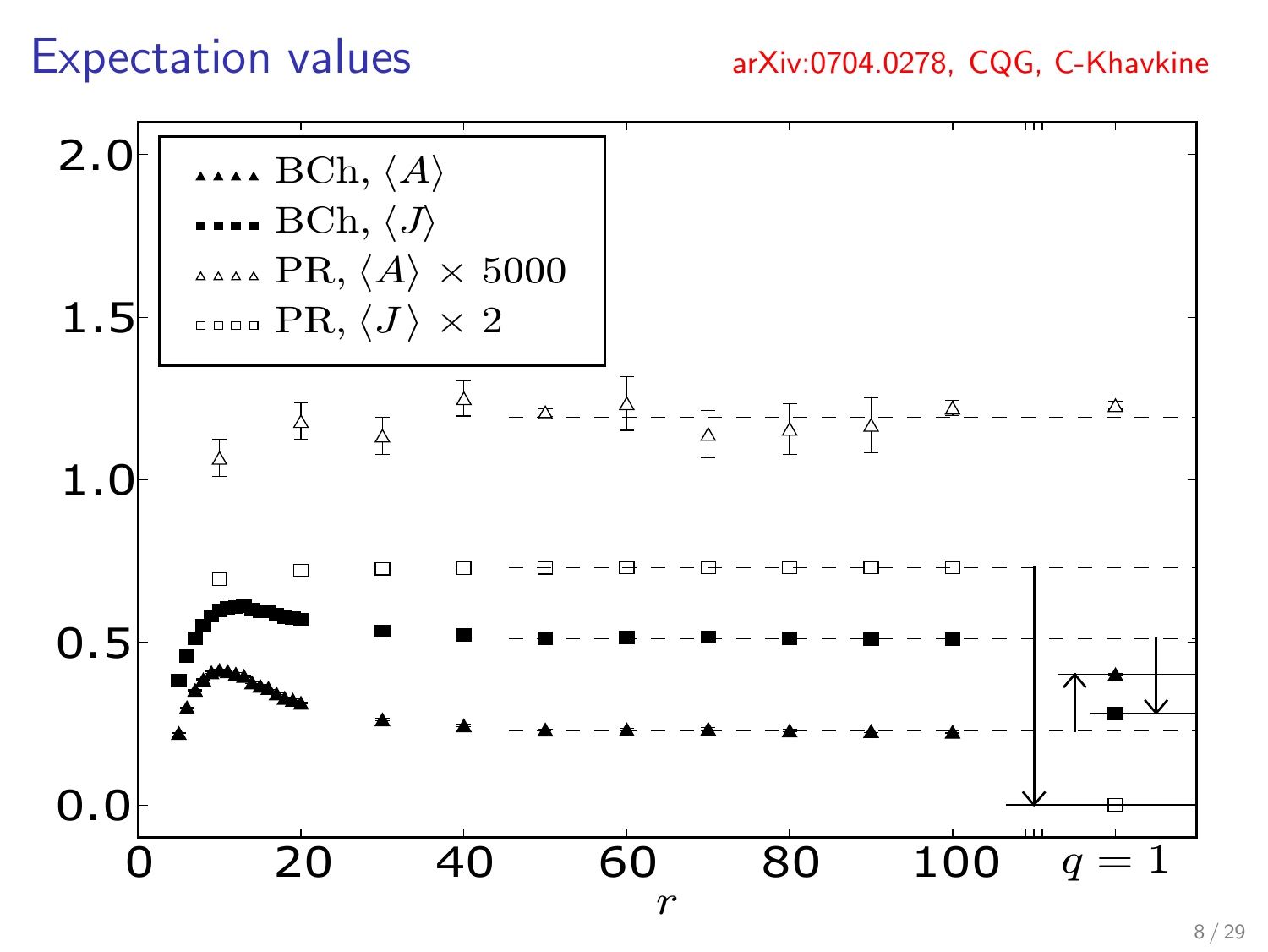# Spin Correlation arXiv:0704.0278, C-Khavkine

minimal triangulation larger triangulation

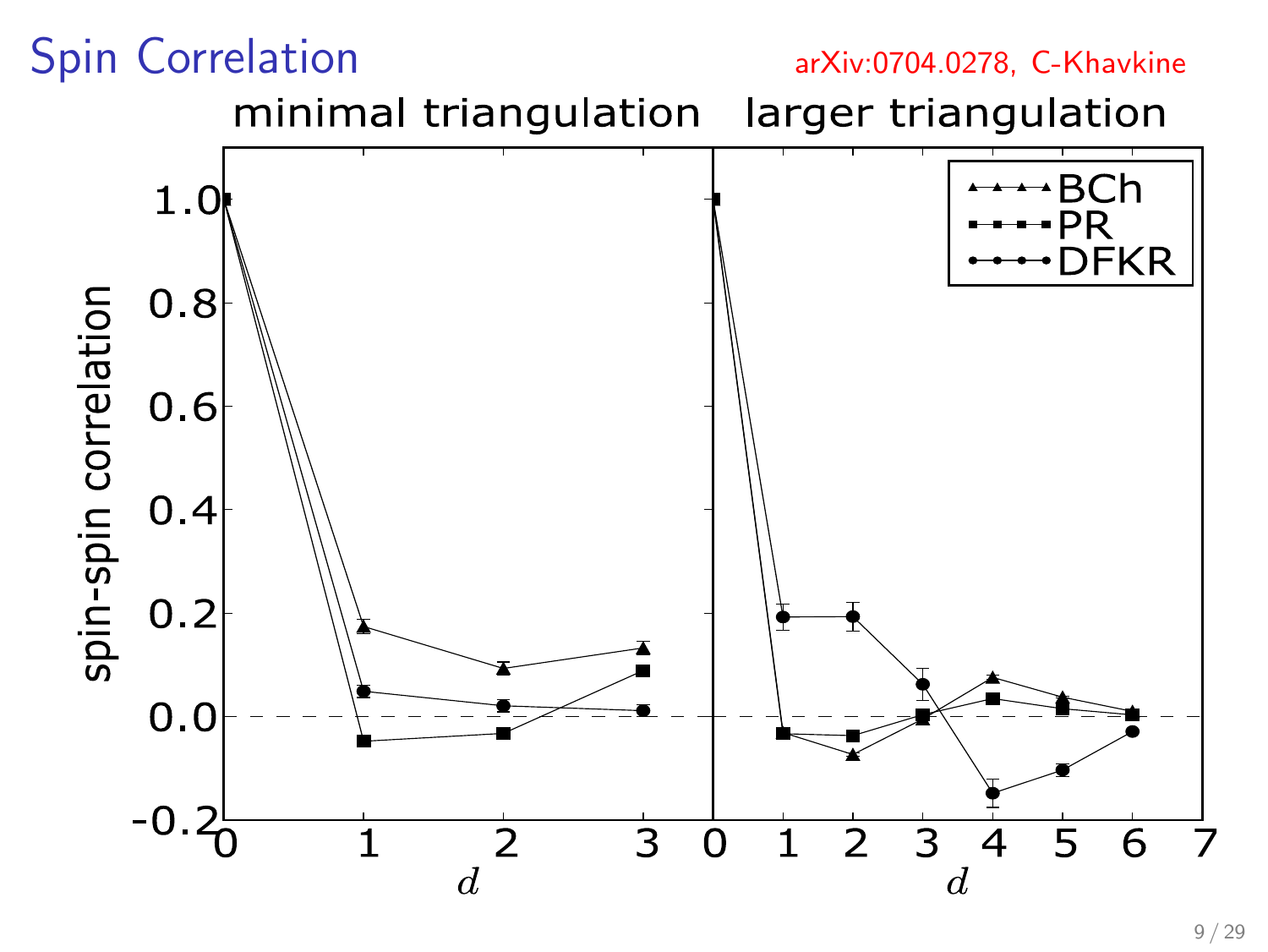### Asymptotics and a strategy of the strategy gr-qc/9809032, Barrett-Williams

Since the 10j symbol is the key ingredient of the Barrett-Crane model, it has been well studied. It can be computed as an integral:

$$
\{10j\} = \pm \int_{S^3} \int_{S^3} \int_{S^3} \int_{S^3} \int_{S^3} \prod_{1 \leq k < l \leq 5} K_{j_{kl}}(\phi_{kl}) \ dx_1 \cdots dx_5, \quad (7)
$$

where  $\phi_{\mathsf{k}\mathsf{l}}$  is the angle between the unit vectors  $x_{\mathsf{k}}$  and  $x_{\mathsf{l}}$ , and

$$
K_j(\phi) := \frac{\sin((2j+1)\phi)}{\sin(\phi)}.
$$
 (8)

The spins  $j_{kl}$  label the triangles of a 4-simplex, giving them each area  $2j_{kl} + 1$ . The  $x_k$  can be thought of as normals to the 5 tetrahedra.

Barrett and Williams studied this integral for large spins. They showed that the stationary phase points correspond to 4-simplices with the prescribed triangle areas (up to scale) and that these points contribute according to the Regge action.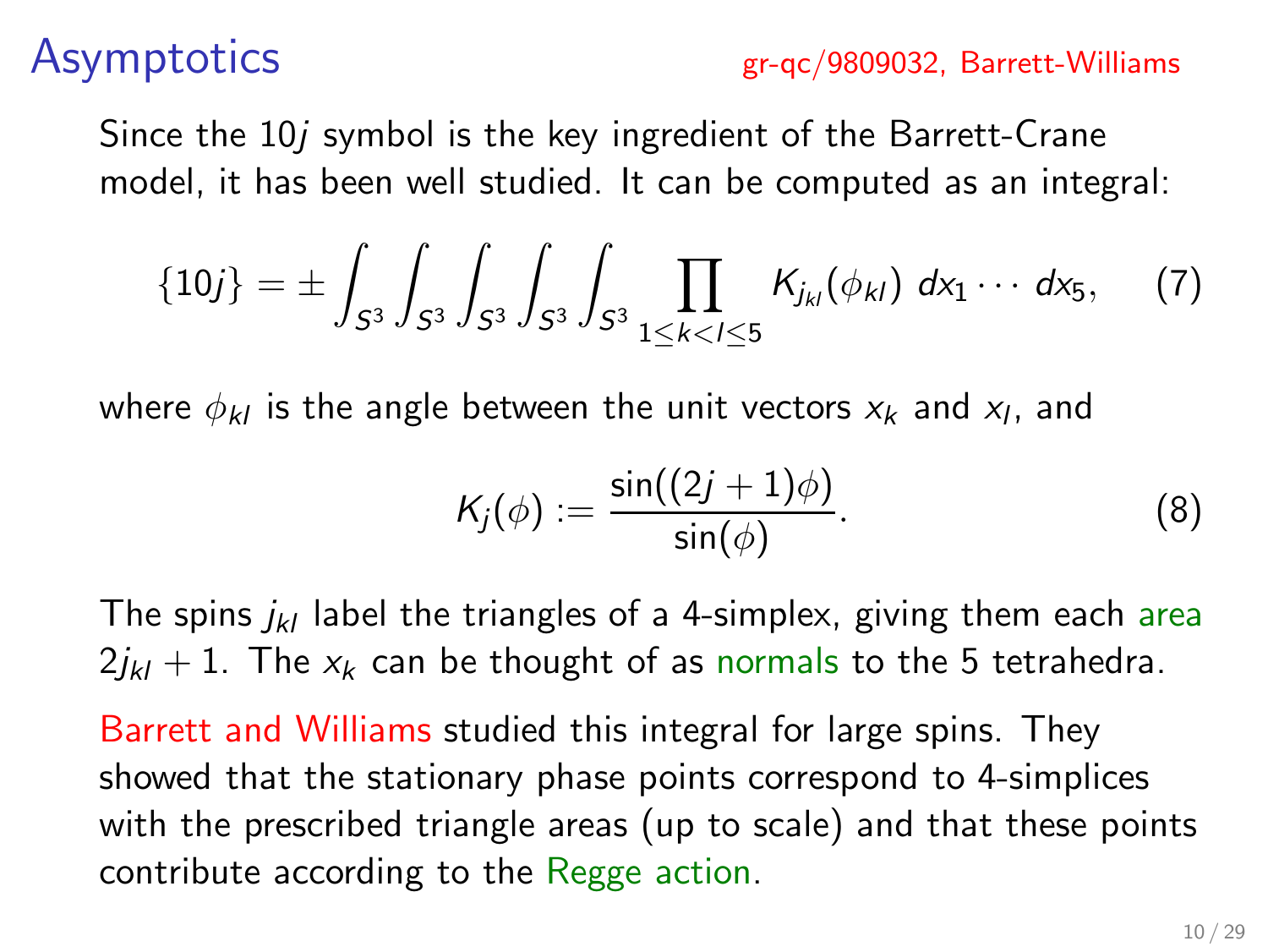### Degenerate points gr-qc/0208010, Baez-C-Egan; Barrett-Steele; Freidel-Louapre

As the spins are scaled by a factor  $\lambda$ , the contribution from the stationary phase points goes like  $\lambda^{-9/2}.$ 

We performed computations to verify that the 10*j* symbol behaved asymptotically like the Regge action, and found that this was false. We observed that the 10 $j$  symbol goes like  $\lambda^{-2}$ , with no oscillation.

Further analytic study (by several independent groups) showed that this is due to contributions from degenerate 4-simplices, i.e. flat 4-simplices with zero volume. These were noticed but not studied by Barrett and Williams.

This has lead to new proposals for the vertex amplitude in quantum gravity.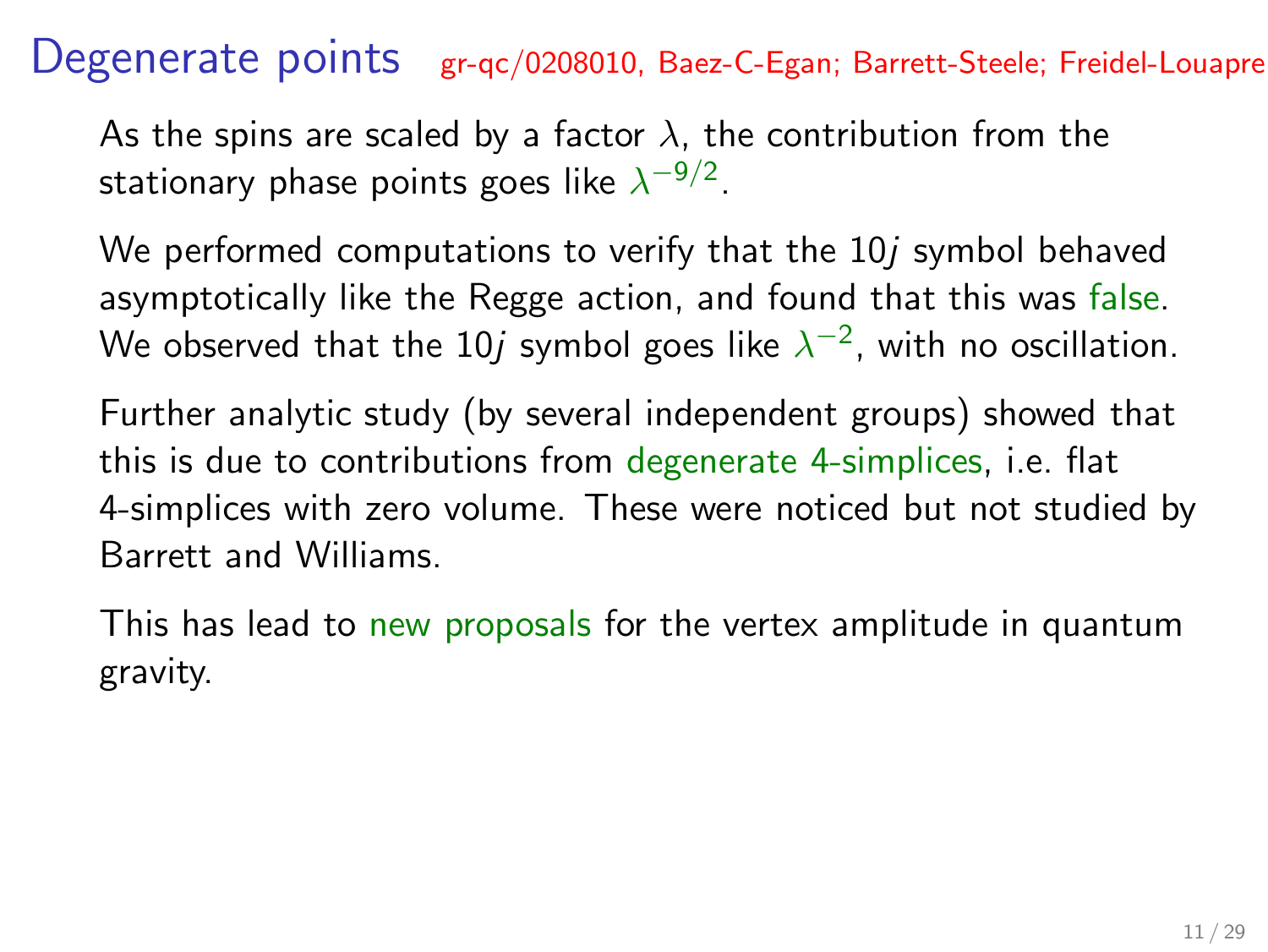Asymptotics gr-qc/0208010, Baez-C-Egan



The points show the numerical evaluation of six different 10*j* symbols as the scale factor  $\lambda$  (x-axis) is varied. The lines show the asymptotic predictions using degenerate points.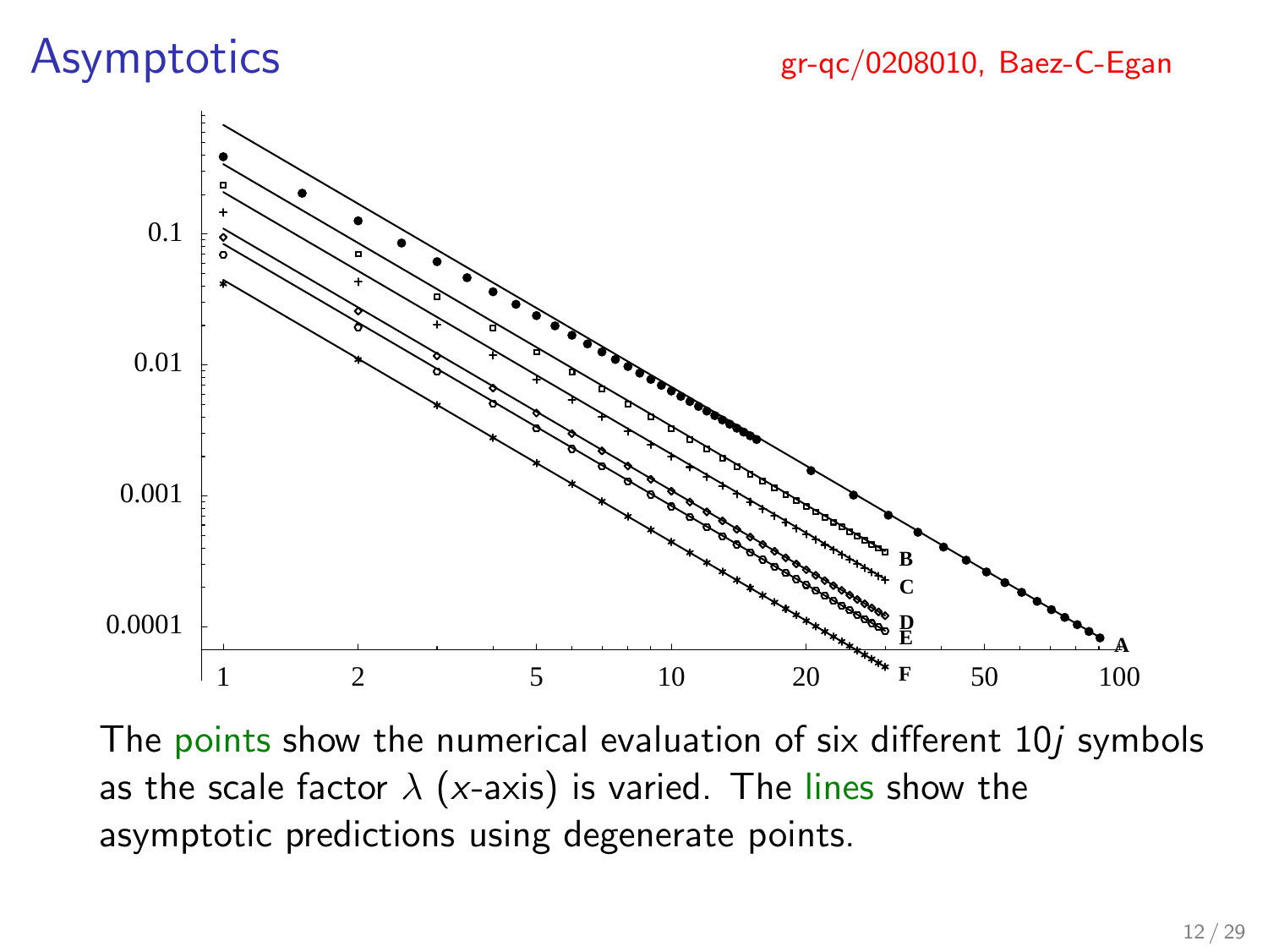Graviton Propagator Rovelli, Bianchi, Modesto, Speziale, Livine, Willis, C, . . .

Rovelli and others proposed a way to define 2-point functions in the Barrett-Crane model. The leading contribution is of the form

$$
W_{ab} = \frac{\sum_{\{j_k\}} h(j_a) h(j_b) \Psi[j] \{10j\}}{\sum_{\{j_k\}} \Psi[j] \{10j\}}, \qquad h(j) = j(j+1) - j_0(j_0+1)
$$

The sum is over ten spins labelling the triangles of a 4-simplex.  $h(j_a)h(j_b)$  is the field insertion.  $\Psi$  is a chosen boundary state.  $\{10<sub>i</sub>\}$  denotes the  $10<sub>i</sub>$  symbol.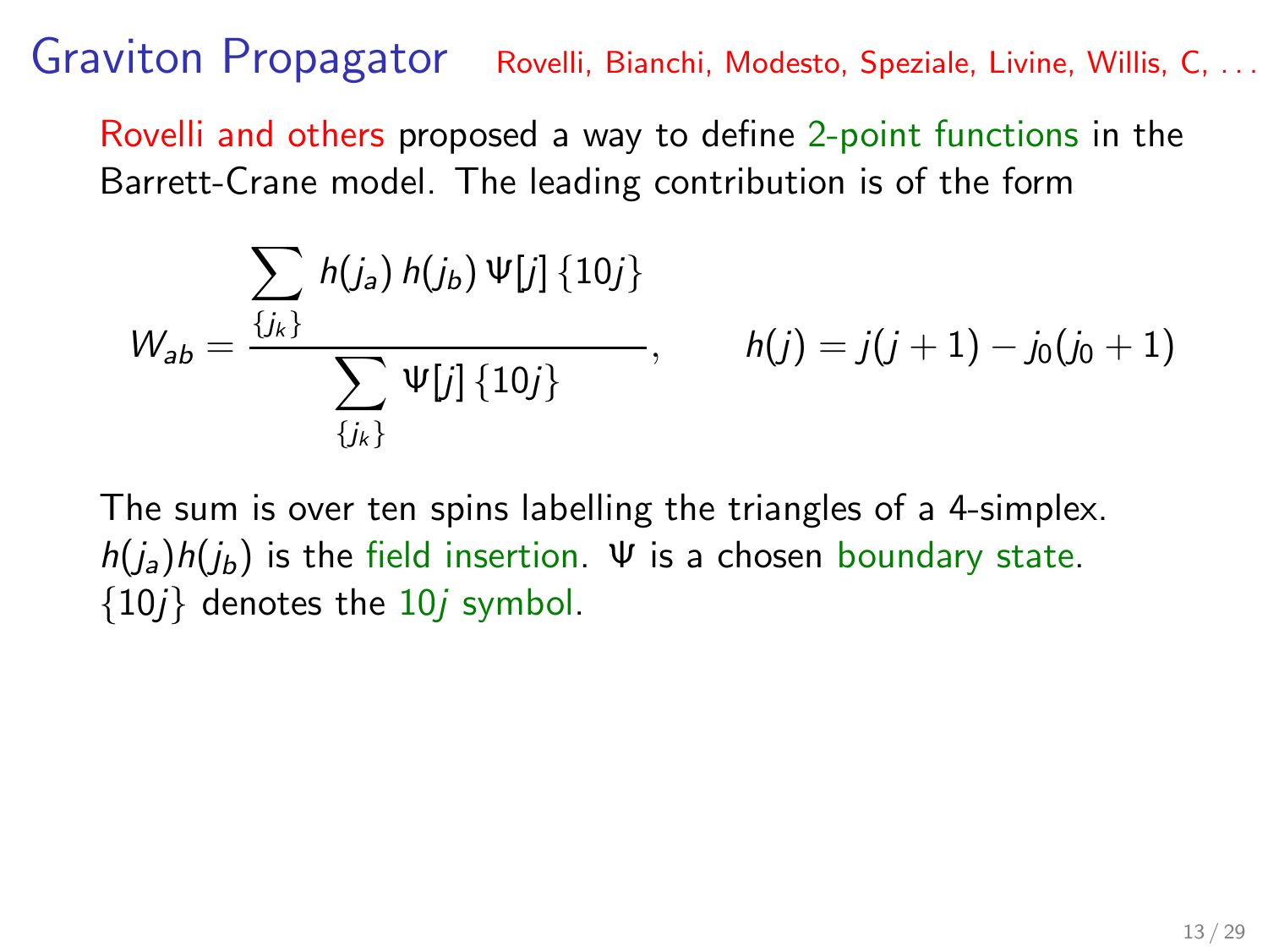Graviton Propagator Rovelli, Bianchi, Modesto, Speziale, Livine, Willis, C....

More concisely:

$$
W_{ab} = \frac{1}{\mathcal{N}} \sum_{\{j_k\}} h(j_a) h(j_b) \Psi[j] \{10j\}, \qquad h(j) = j(j+1) - j_0(j_0+1)
$$

Rovelli and Speziale proposed a Gaussian boundary state:

$$
\Psi[j] = \exp\bigg(-\frac{1}{2j_0}\sum_{i,k}\alpha_{ik}(j_i-j_0)(j_k-j_0) + i\Phi\sum_k j_k\bigg) \qquad (9)
$$

peaked around a regular 4-simplex, where  $\alpha_{ik}$  is a 10x10 matrix of real numbers. Here  $i_0$  determines the areas of the triangles of the regular 4-simplex, and  $\Phi = \arccos(-1/4)$  is the dihedral angle.

For large  $j_0$ ,  $W_{ab}$  is expected to go as  $1/j_0$ , and Rovelli argued that this is indeed the case.

In numerical computations it was difficult to see this behaviour because the computations were too difficult.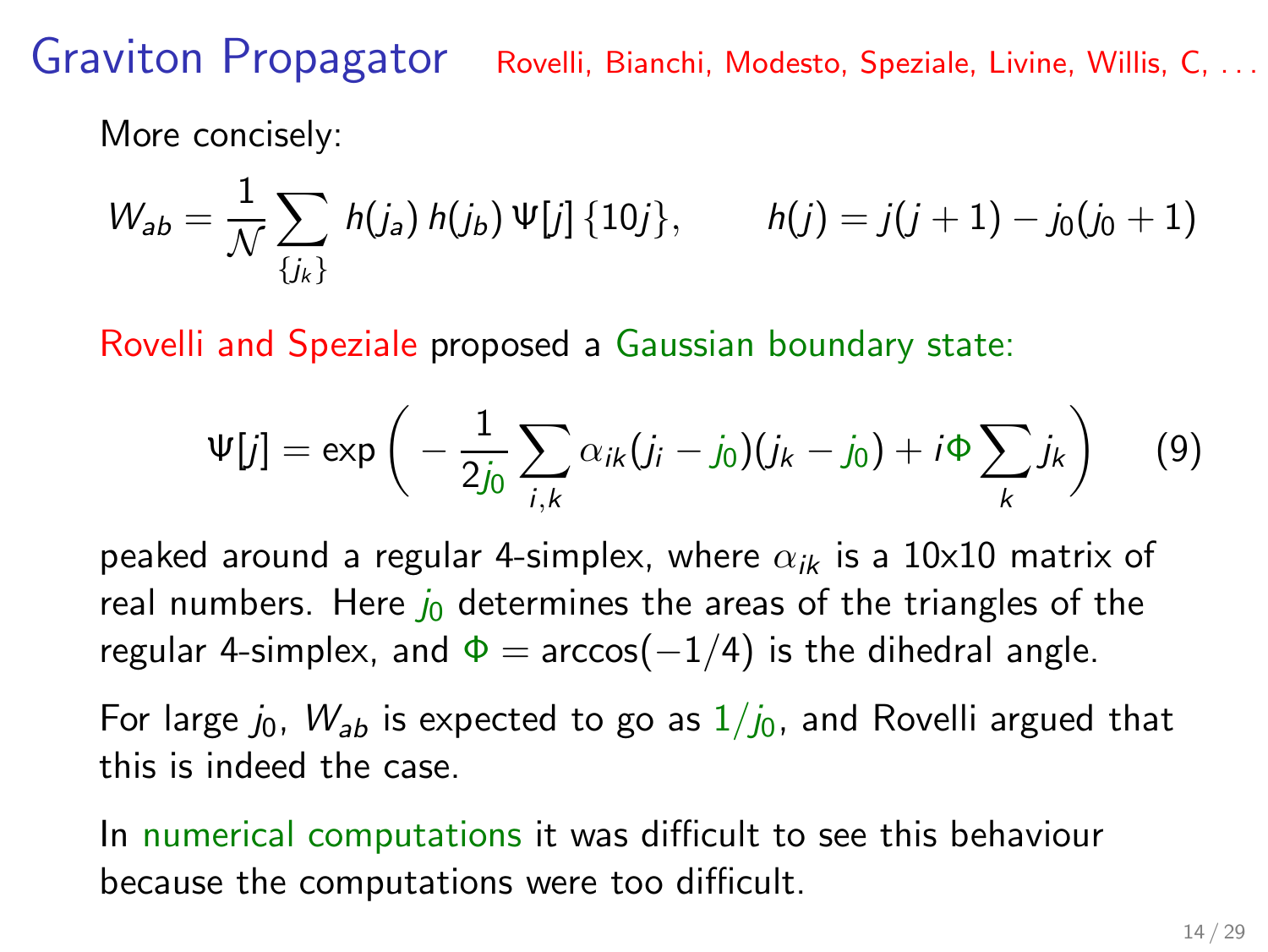## Computations for diagonal  $\alpha_{ik}$  arXiv:0710.0617, C-Livine-Speziale

If we restrict to  $\alpha_{ik} = \alpha \delta_{ik}$ , a diagonal matrix, then the boundary state factors:

$$
\Psi[j] = \exp\left(-\frac{\alpha}{2j_0} \sum_k (j_k - j_0)^2 + i\Phi \sum_k j_k\right)
$$
  
= 
$$
\prod_k \exp\left(-\frac{\alpha}{2j_0} (j_k - j_0)^2 + i\Phi j_k\right)
$$
 (10)

As mentioned earlier, the  $10i$  symbol can be expressed as an integral whose integrand is a product of kernels, one for each  $k$ .

Thus if we exchange the order of summation and integration, the ten nested summations become a product of ten independent summations.

This allows us to compute the propagator for diagonal  $\alpha$ :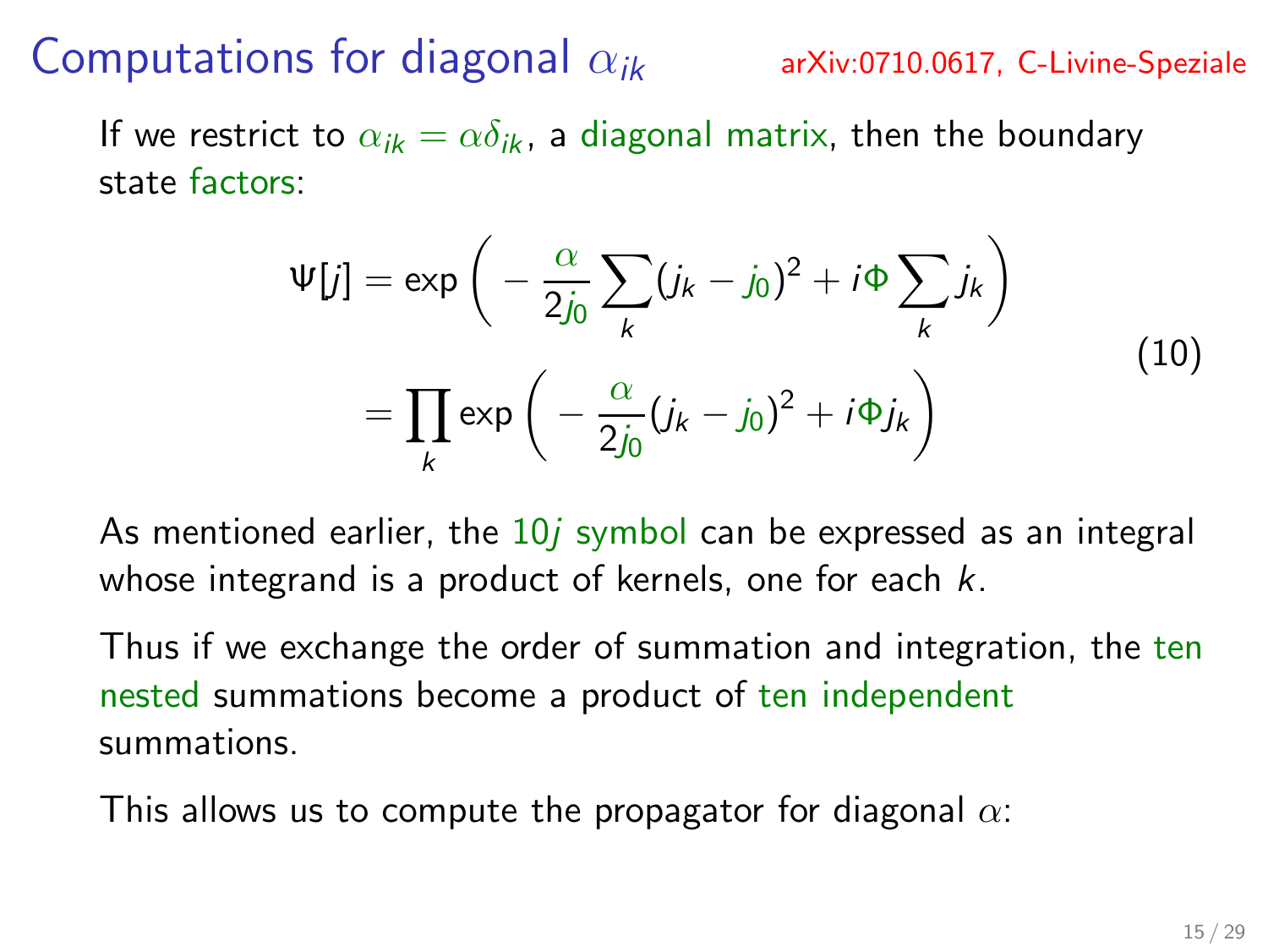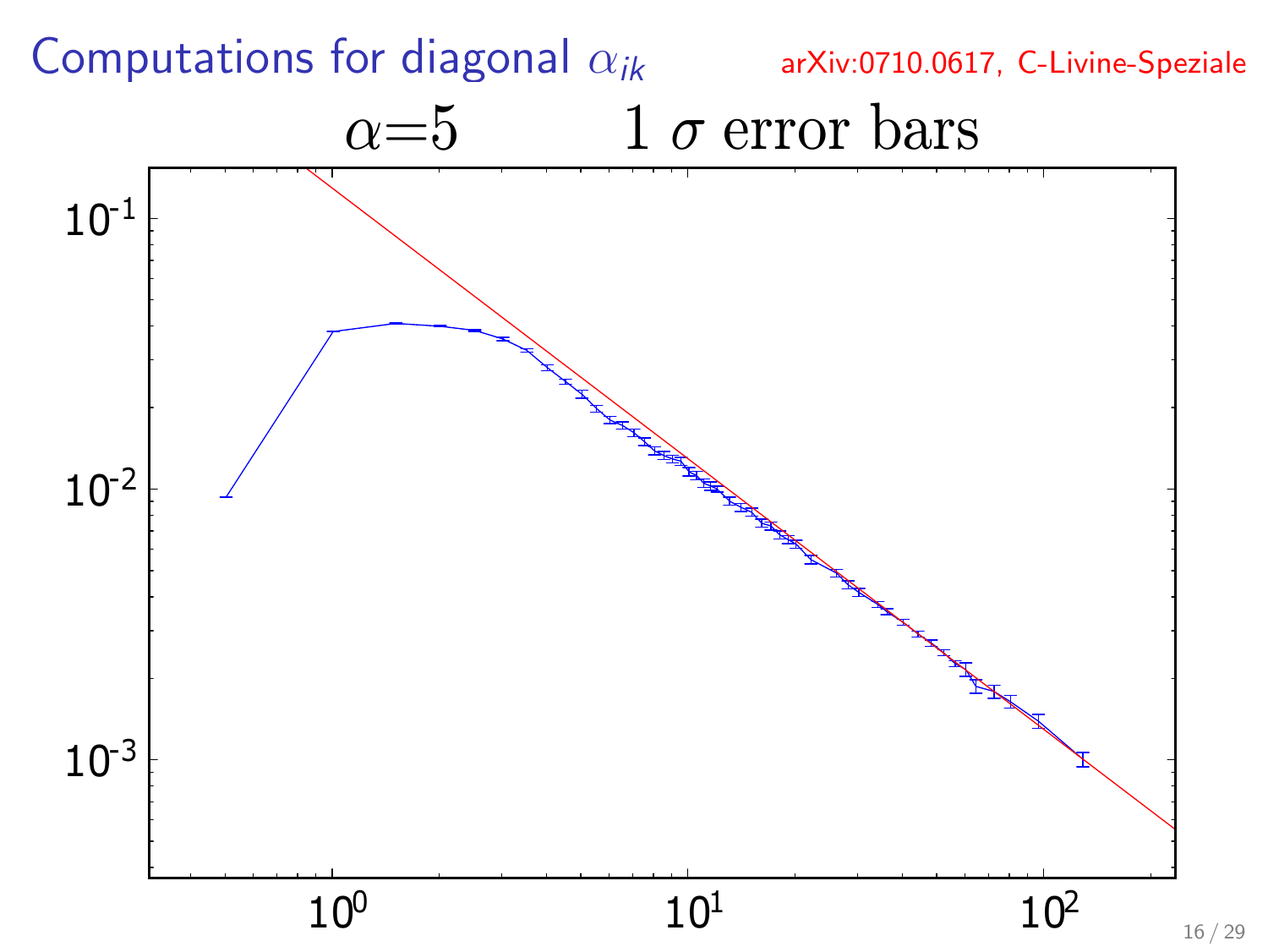New vertex proposals Engle-Pereira-Rovelli, Livine-Speziale, Freidel-Krasnov

Motivated by problems found with the Barrett-Crane vertex, new vertex amplitudes have been proposed:

► Engle, Pereira & Rovelli (2007, arXiv:0705.2388, arXiv:0708.1236)

► Livine & Speziale (2007, arXiv:0708.1915)

► Freidel & Krasnov (2007, arXiv:0708.1595)

Briefly, the idea is to impose constraints weakly in the quantum theory.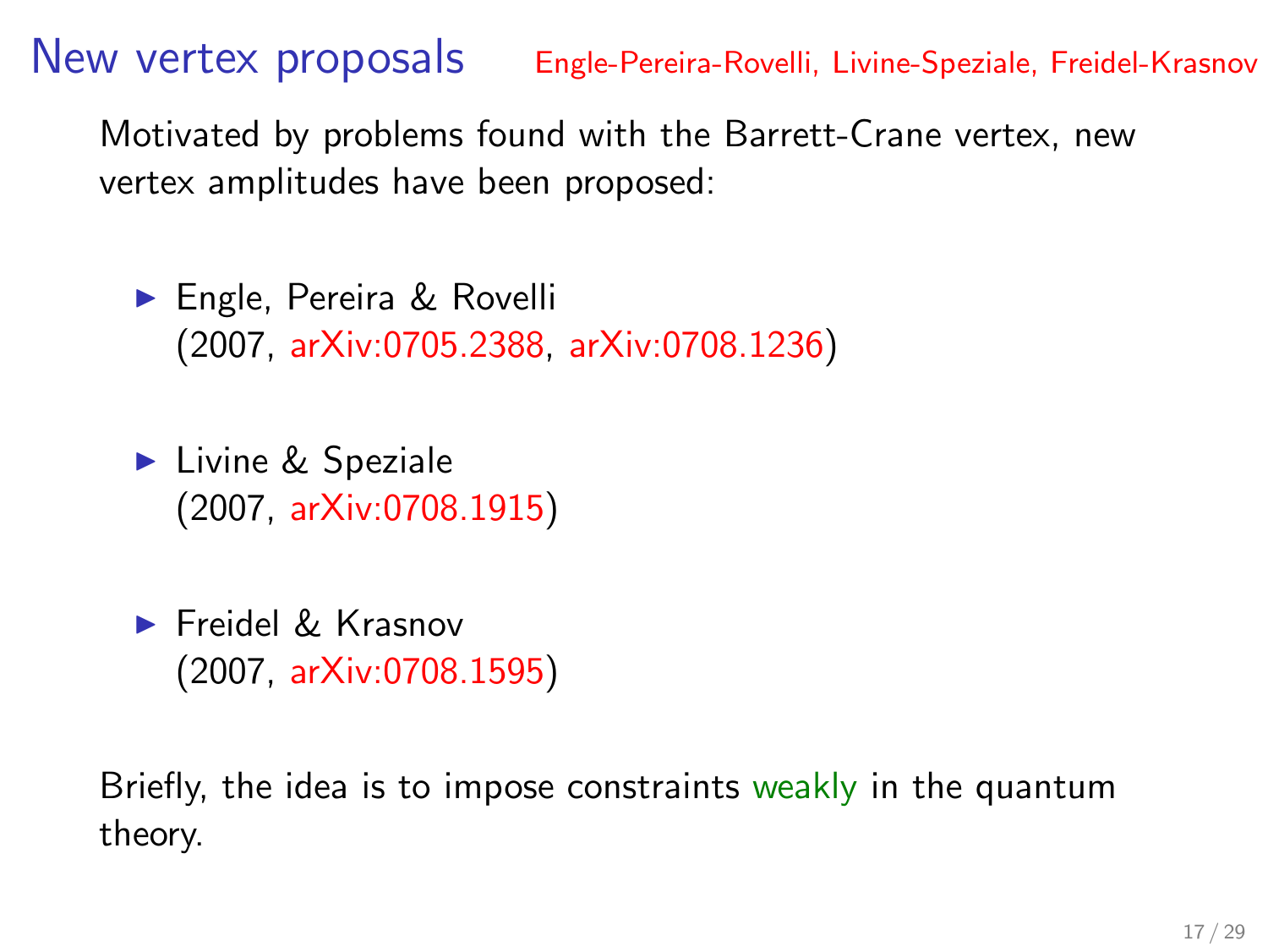# Comparison of labellings The Comparison of Labellings Khavkine

### Barrett-Crane:

Spins  $j_f$  labelling the triangles.  $10j$  per vertex.

### Engle-Pereira-Rovelli, Livine-Speziale:

In addition, intertwiners  $i_e$  labelling the tetrahedra.  $10j + 5i$  per vertex.

### Freidel-Krasnov:

In addition, intertwiners  $k_{\mathsf{e},f}$  for each choice of triangle and tetrahedron containing that triangle.  $10i + 5i + 20k$  per vertex.

Goal: compare these models by computing expectation values of observables.

First step: compare the vertex amplitudes.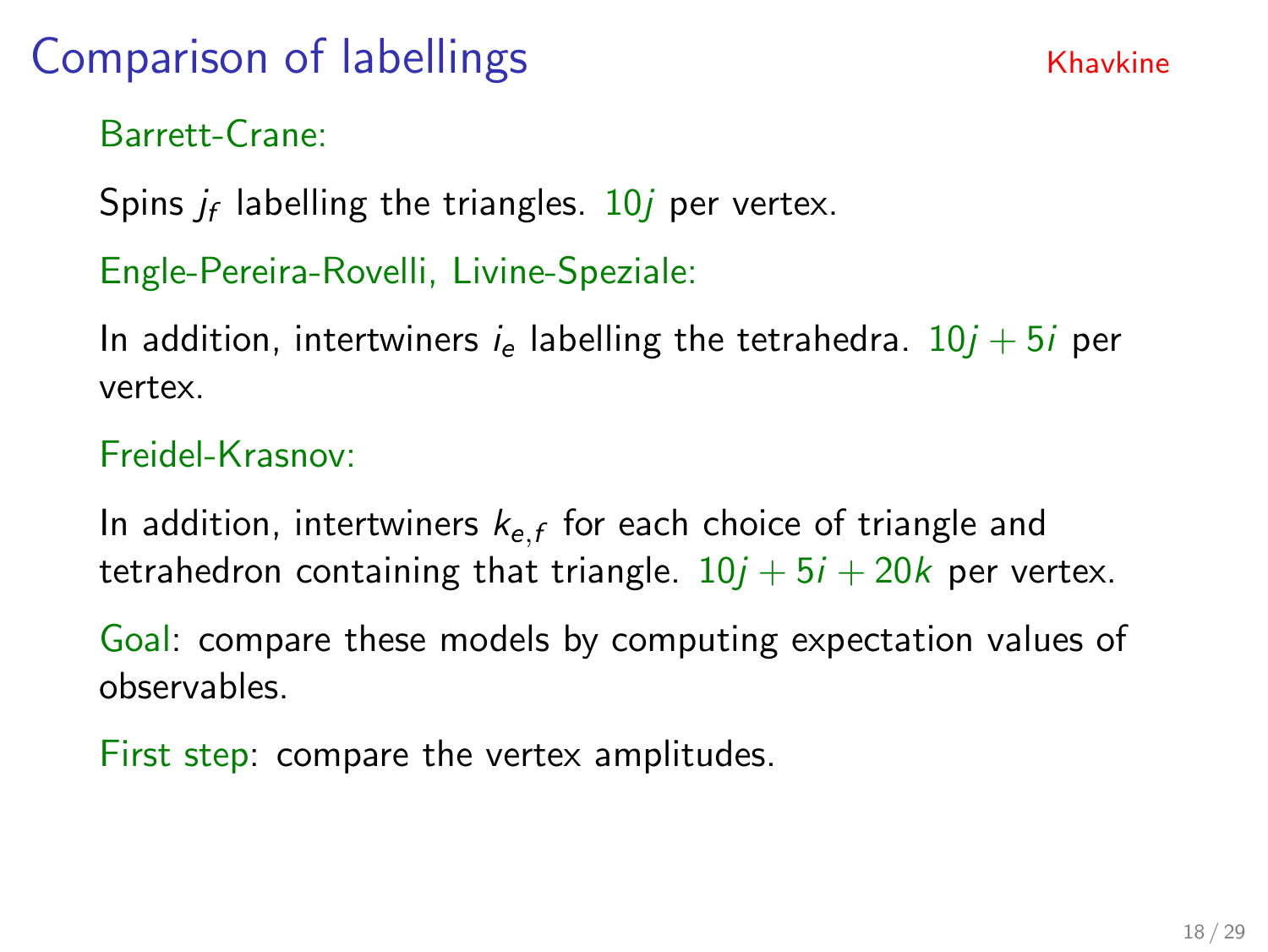Results **Results** 

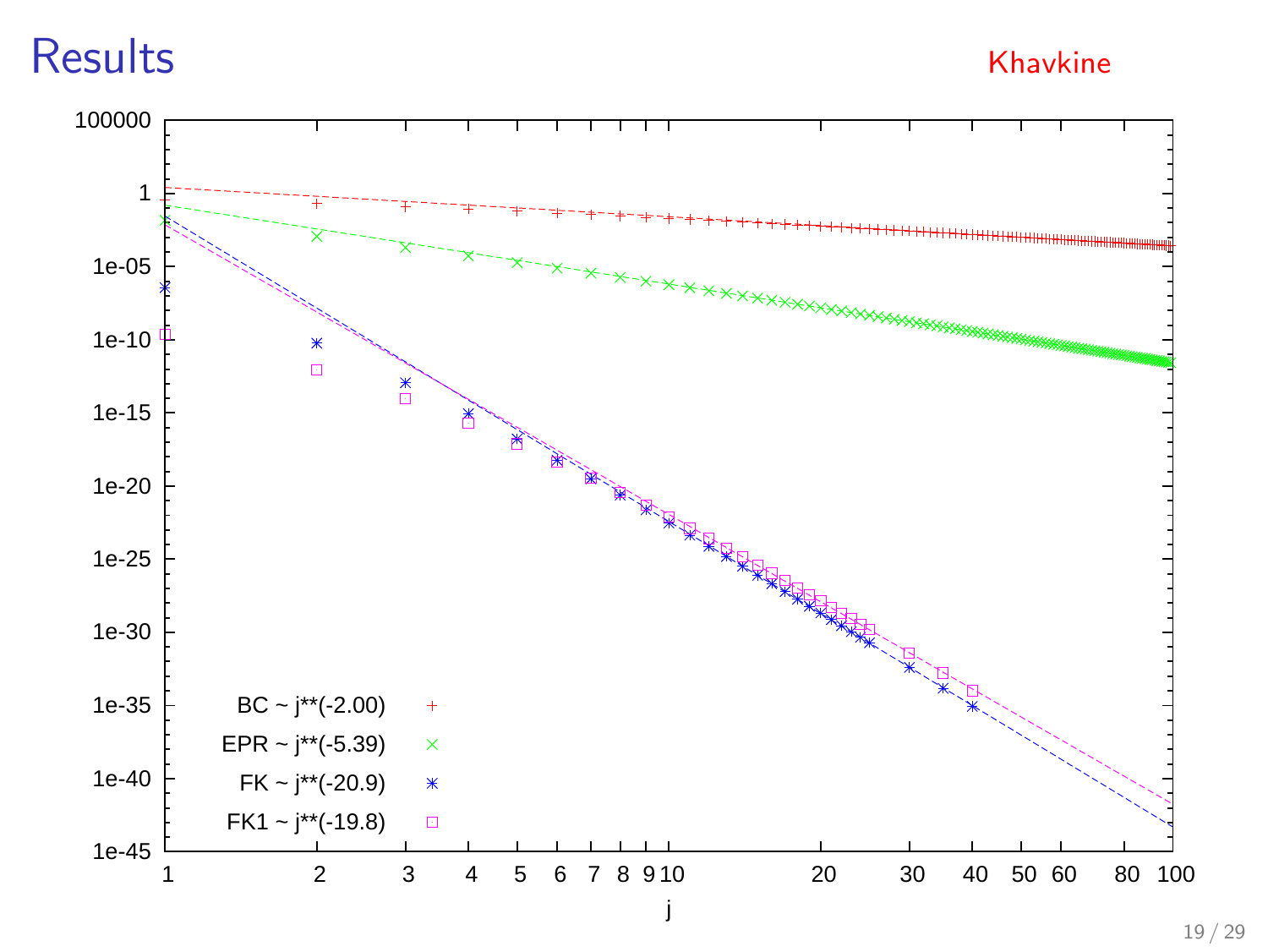# Lattice Gauge Theory Conrady, Oeckl, Pfeiffer, ...

Many people have observed that spin foam methods can be used to provide a dual formulation of pure Yang-Mills lattice gauge theory.

This is an exact duality. It replaces integrations over group variables labelling edges with summations over representation variables labelling edges and plaquettes (faces).

The terms in the summation involve evaluating complicated spin networks.

### Why dualize?

- $\blacktriangleright$  Gives a gauge-invariant picture.
- $\triangleright$  May be computationally faster in some contexts.
- $\triangleright$  Bridge to quantum gravity with matter.
- $\triangleright$  May help with hard problems in LGT, e.g. dynamical fermions.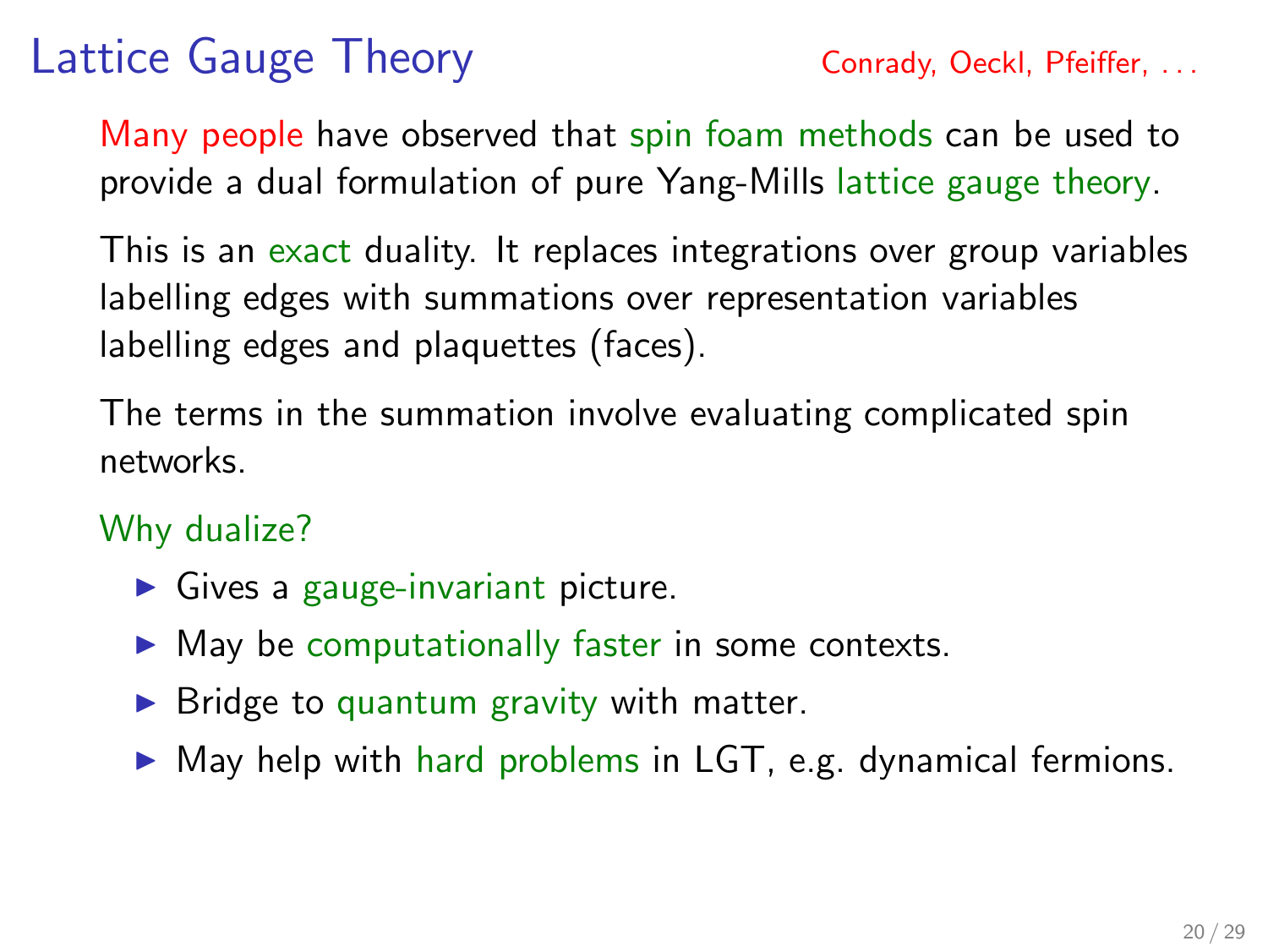## Duality transformation

Conventional lattice gauge theory:

$$
\mathcal{Z} = \int \prod_{\rho \in \mathcal{P}} e^{-S(g_{\rho})} \prod_{e \in \mathcal{E}} dg_e \tag{11}
$$

where  $g_p$  is the product of the group elements labelling the edges of the plaquette  $p$ . If you expand the action in terms of characters

$$
e^{-S(g)} = \sum_j c_j \chi_j(g) \tag{12}
$$

and exchange the order of integration and summation, then

$$
\mathcal{Z} = \int \prod_{\rho \in \mathcal{P}} \sum_{j_\rho} c_{j_\rho} \chi_{j_\rho}(g_\rho) \; \prod_{\mathsf{e} \in \mathcal{E}} d g_\mathsf{e} = \sum_{\{j_\rho\}} \int \prod_{\rho \in \mathcal{P}} c_{j_\rho} \chi_{j_\rho}(g_\rho) \; \prod_{\mathsf{e} \in \mathcal{E}} d g_\mathsf{e}
$$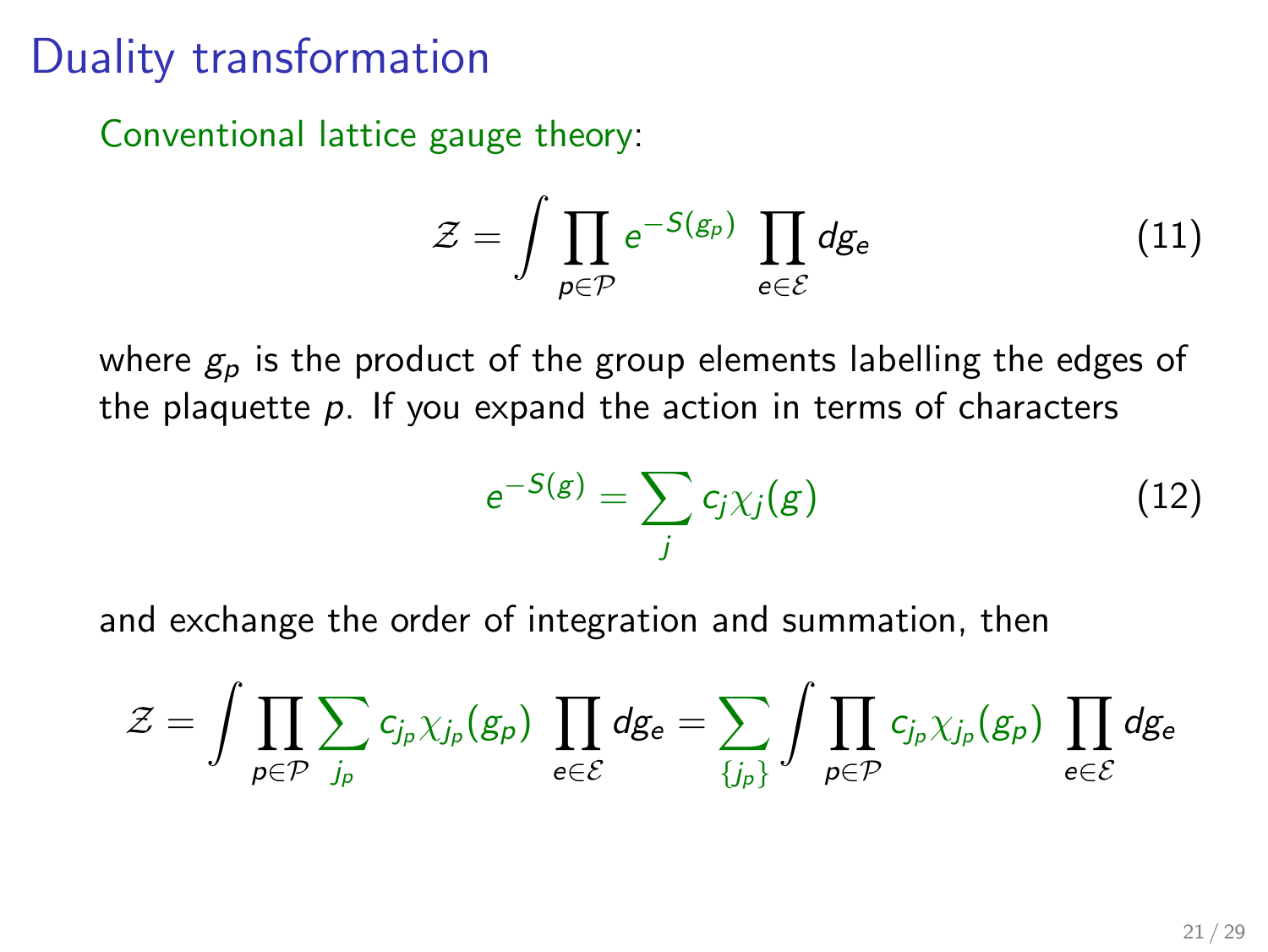## Spin foam formulation

Specializing to the case of  $D = 3$  and  $G = SU(2)$ , we can factor the characters into contributions from each  $g_e$  and find

$$
\mathcal{Z} = \sum_{\{j_\rho\}} \sum_{\{i_e\}} \prod_{\mathsf{\nu} \in \mathcal{V}} 18j^\mathsf{\nu}(i_\mathsf{\nu},j_\mathsf{\nu}) \prod_{\mathsf{e} \in \mathcal{E}} \mathsf{N}^\mathsf{e}(i_\mathsf{e},j_\mathsf{e})^{-1} \left( \prod_{\rho \in \mathcal{P}} \mathsf{e}^{-\frac{2}{\beta}j_\rho(j_\rho+1)} (2j_\rho+1) \right).
$$

Here  $18j^{\vee}(i_{\vee}, j_{\vee})$  is the  $18j$  symbol:

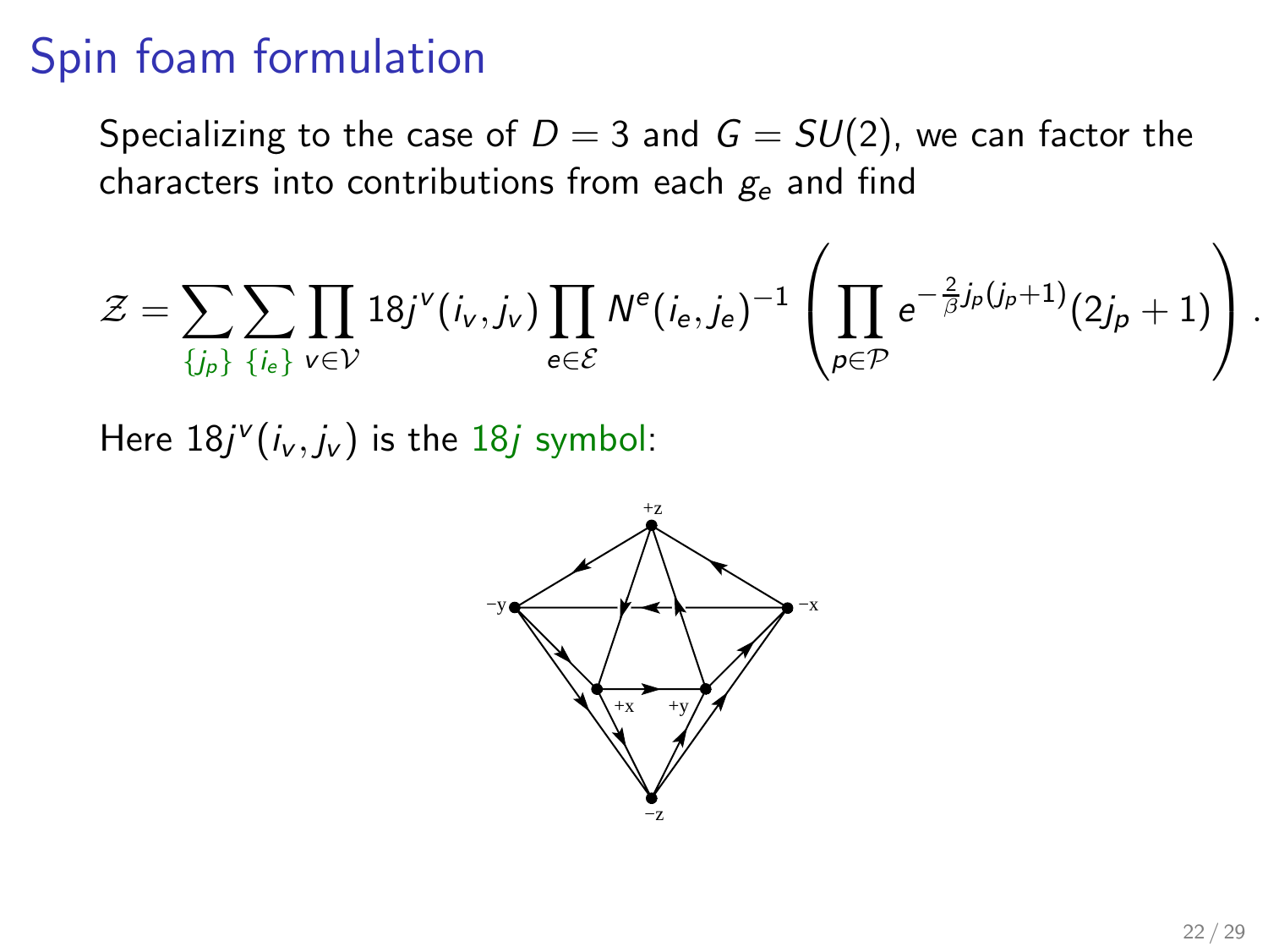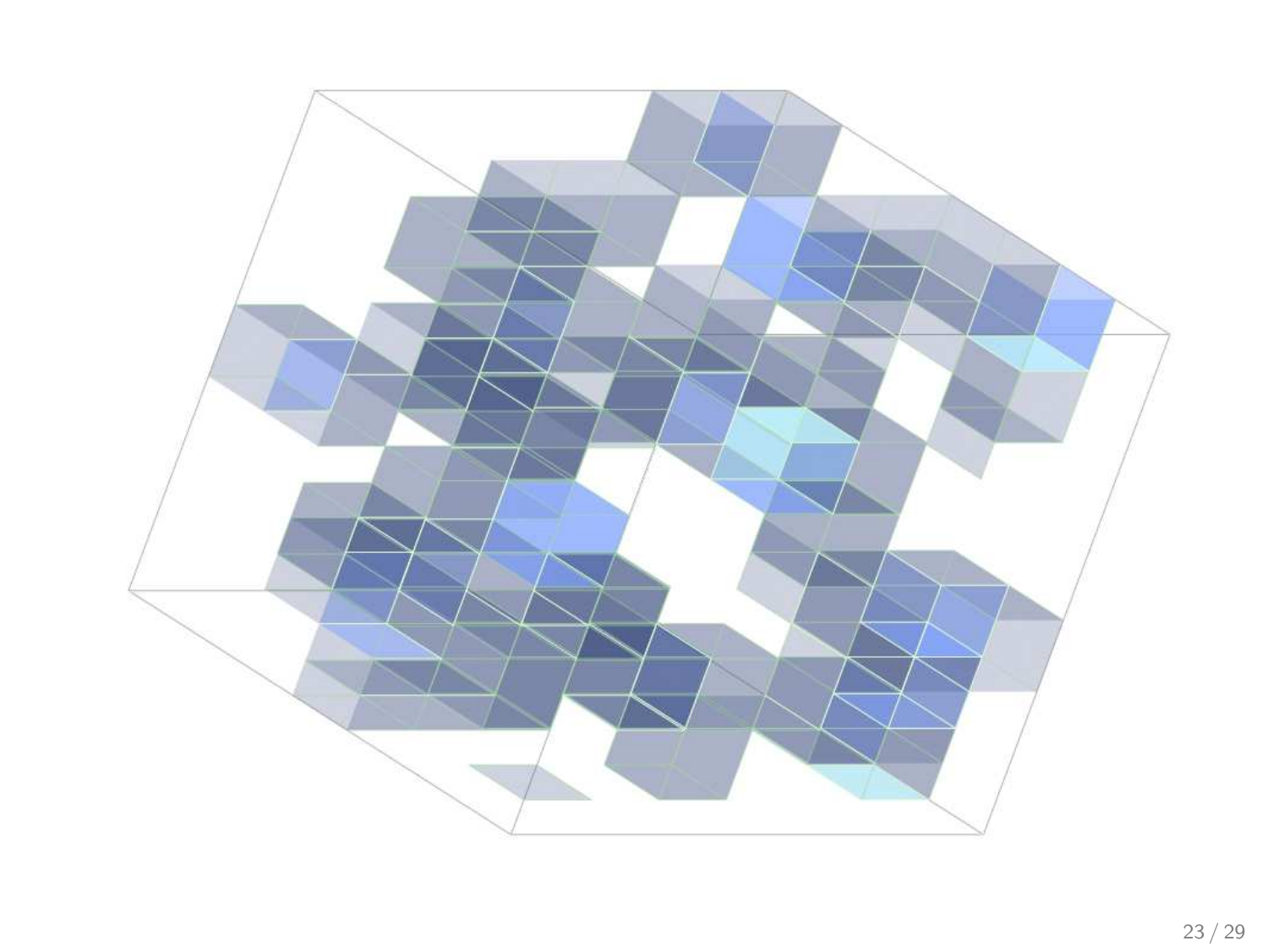

24 / 29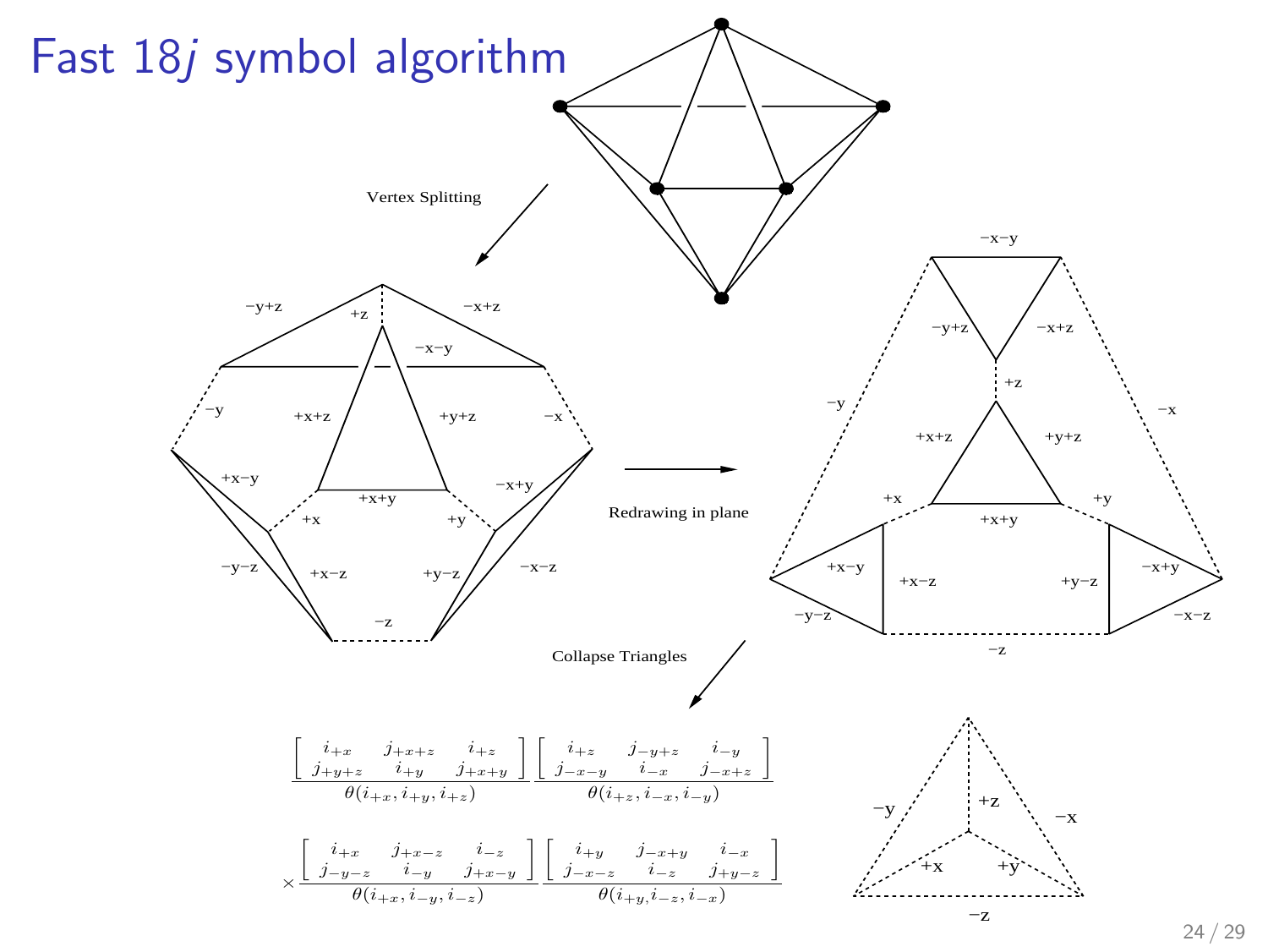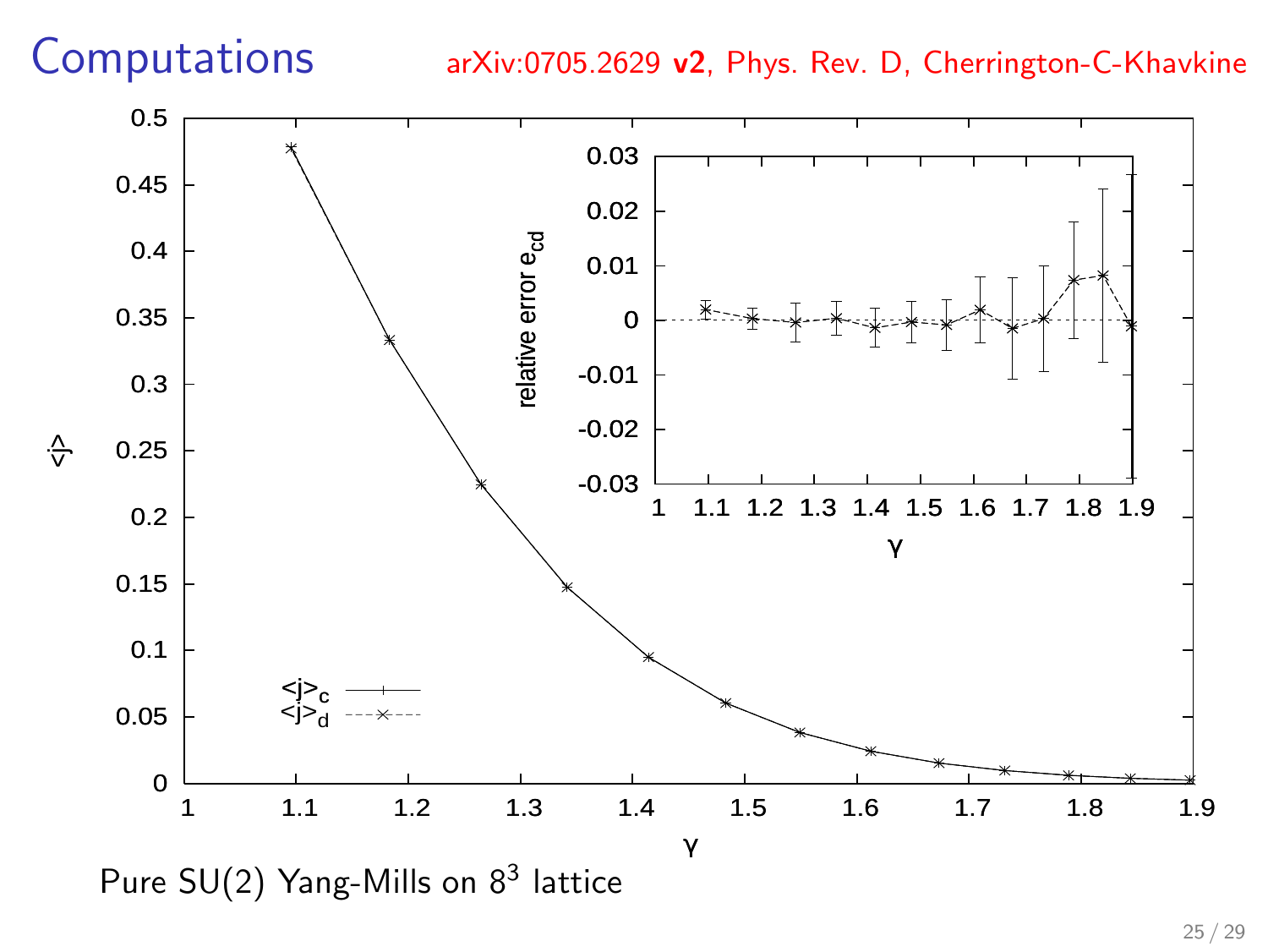# Current and future LGT work Current and future LGT work

 $\triangleright$  D = 4

- $\triangleright$  Higher gauge groups, such as  $SU(3)$
- $\triangleright$  Wilson loop observables
- $\triangleright$  Dynamical fermions
- $\triangleright$  Gauge theory coupled to quantum gravity (Oriti, Pfeiffer, Speziale, . . . )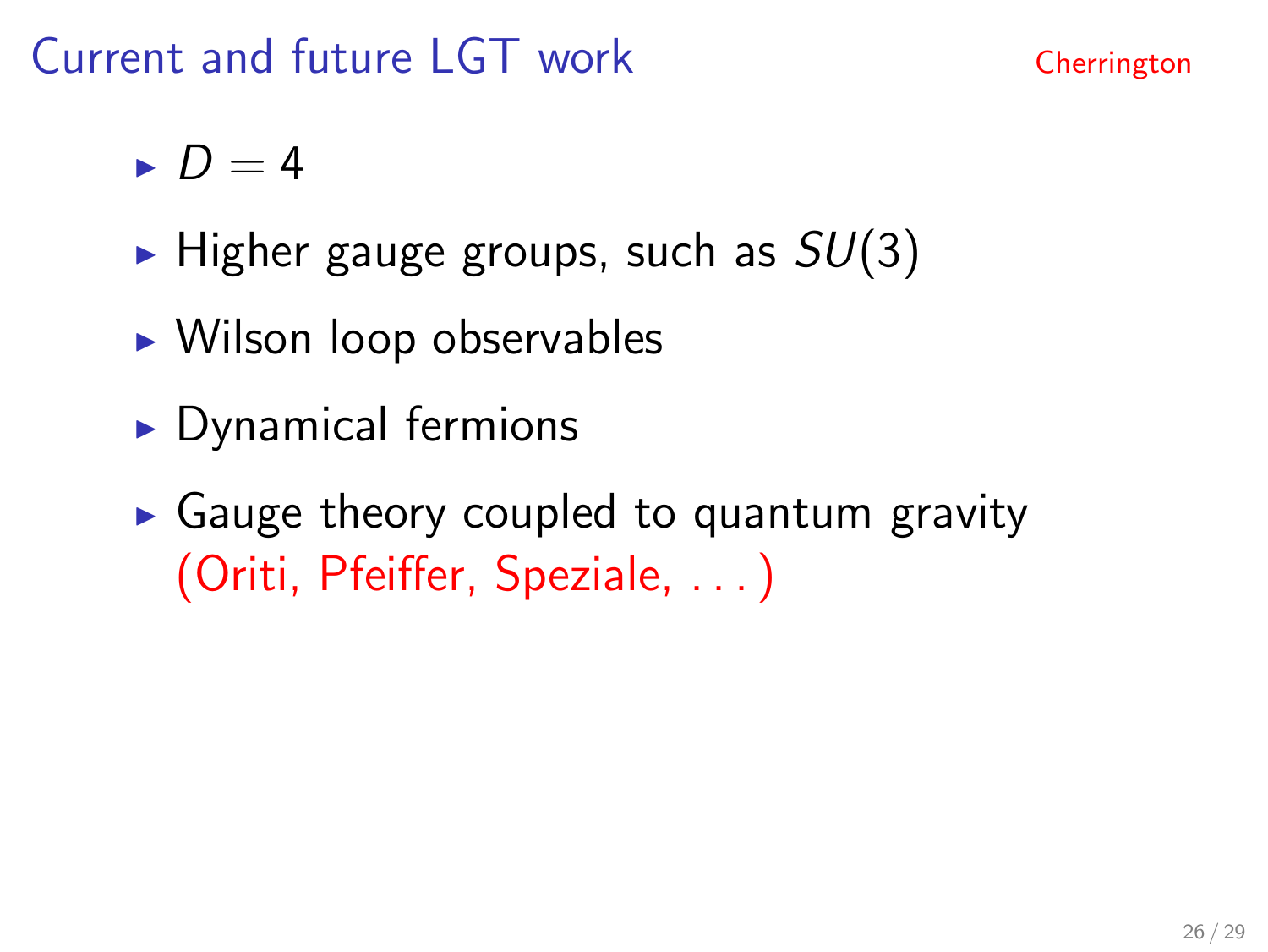## Wilson loop observables Cherrington, in prep





### Confinement 2 point correlation function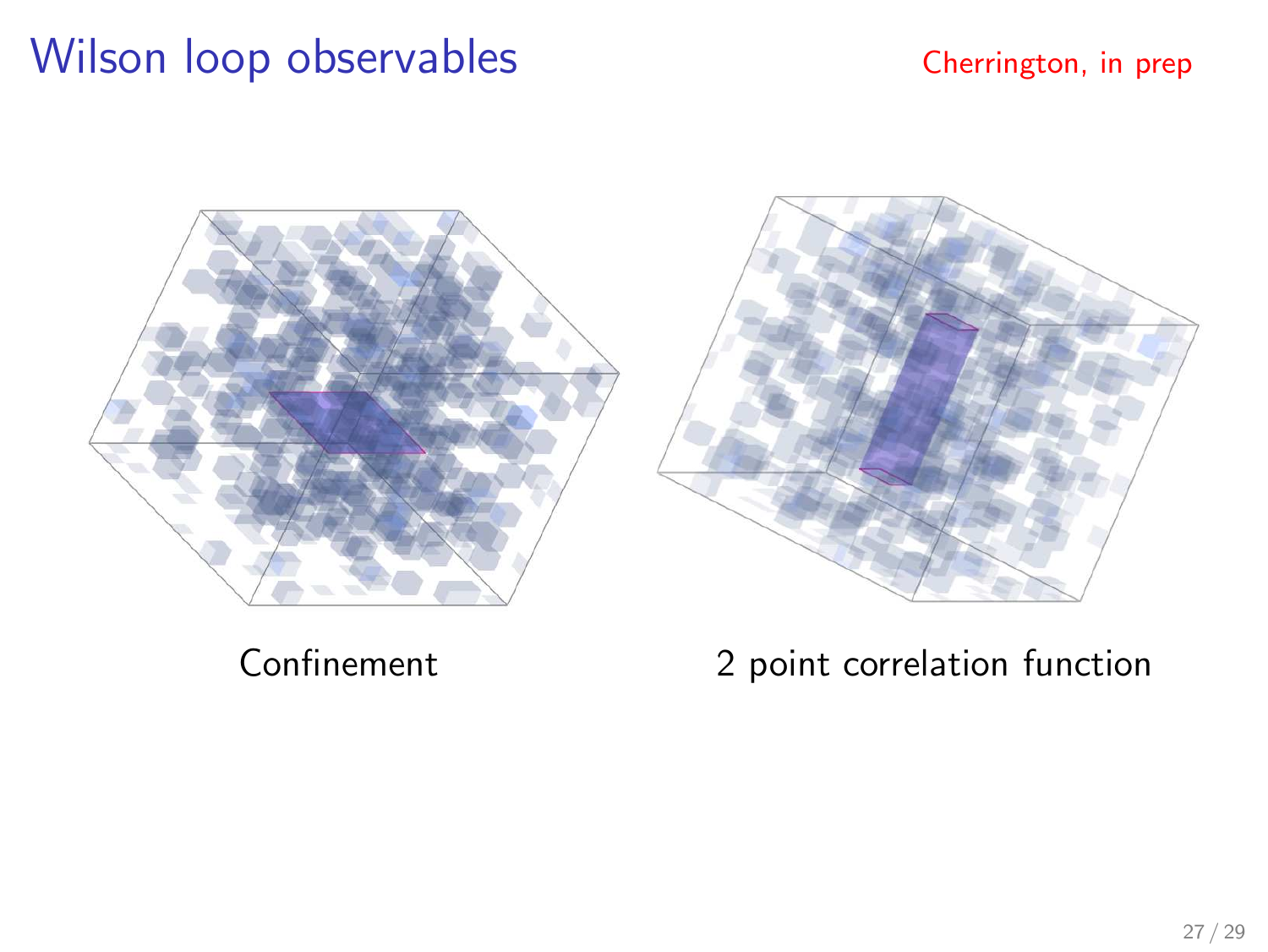# Dynamical fermions arXiv:0710.0323, Nucl. Phys. B, Cherrington



D=2,  $G=U(1)$  D=3,  $G=SU(2)$